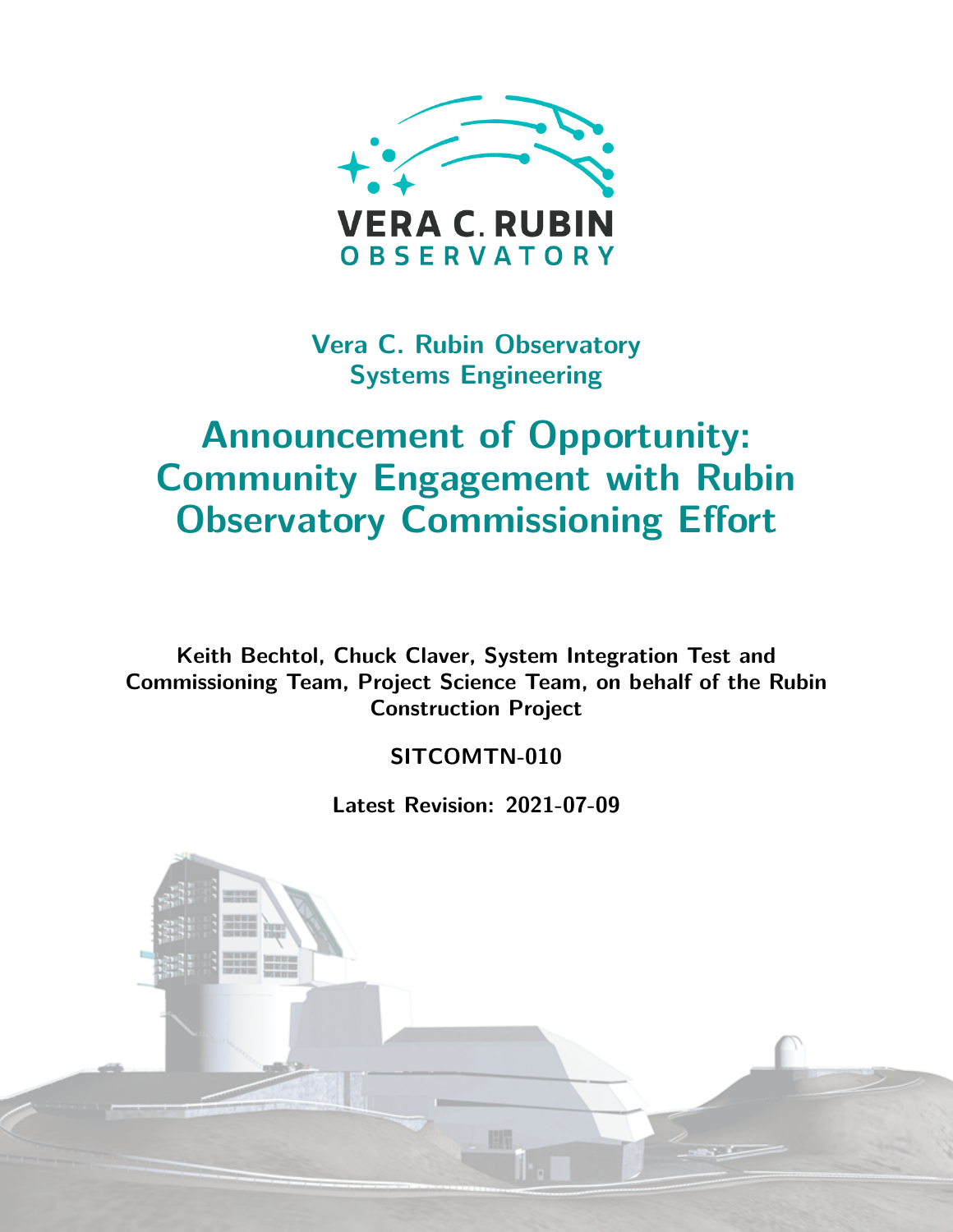

### **Abstract**

The Vera C. Rubin Observatory invites members of the US and Chilean LSST science communities to join the Project Commissioning Team in order to make value-added contributions that facilitate an efficient transition into LSST Operations. In this Announcement of Opportunity (AO) we include descriptions of its purpose, examples of value-added contributions, terms and conditions for participation, and the process to respond to this AO via submitted Letters of Interest (LOIs).

The anticipated total value-added contribution via this program is of order 15-20 FTE of effort. This effort will likely be distributed across a larger number of individuals and preferably organized into discrete groups of like interests and skills, and performed over a roughly two-year period that includes calendar years 2022 and 2023. Financial support associated with this AO is limited, and non-Rubin-staff members of the Commissioning Team are generally expected to have other sources of support (limited travel and local accommodation support to enable on-site work at key activity centers in Tucson, SLAC, and Chile can be made available).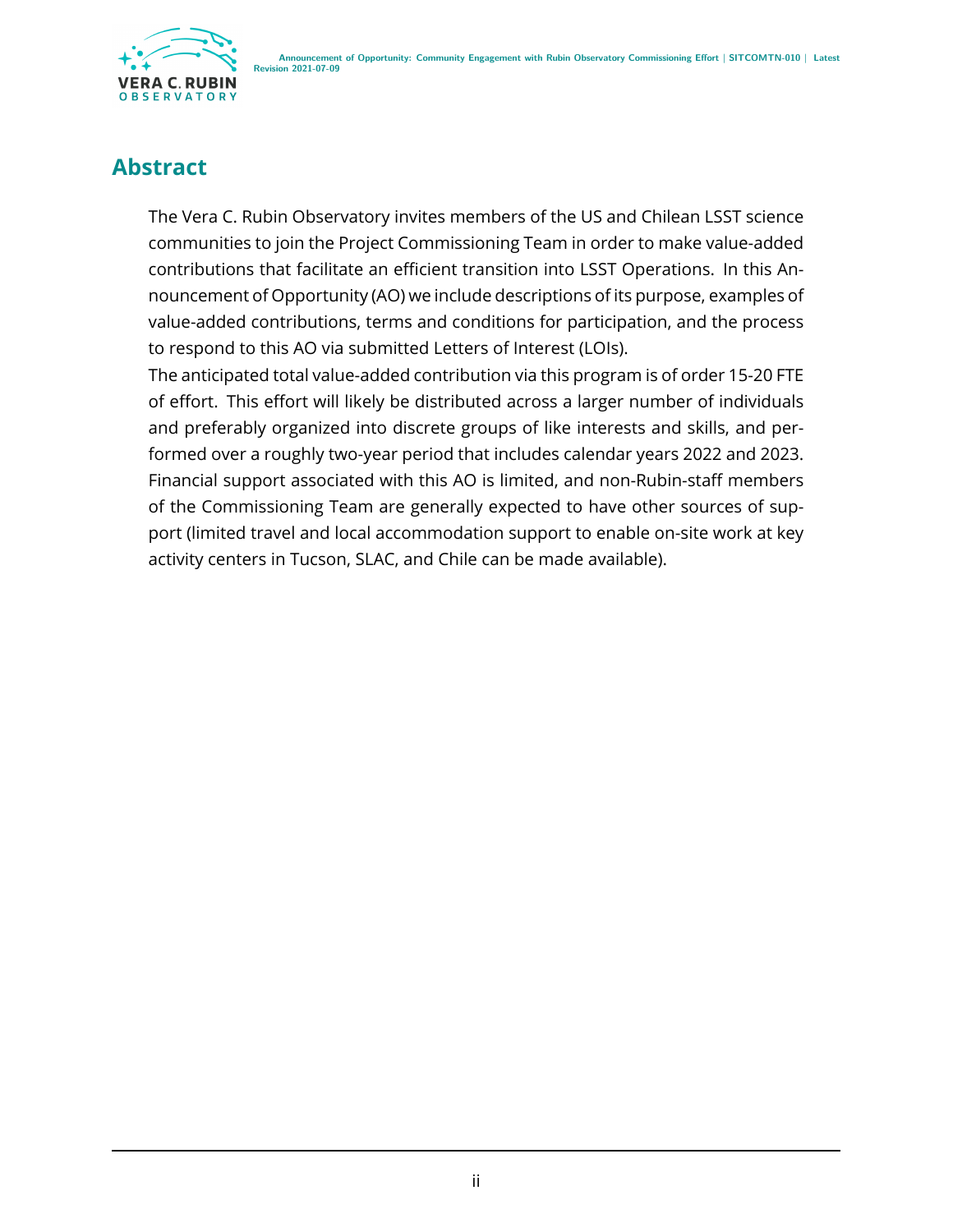

# **Change Record**

| <b>Version</b> | Date       | <b>Description</b> | Owner name    |
|----------------|------------|--------------------|---------------|
|                | 2021-07-09 | Initial Release    | Keith Bechtol |

*Document source location:* <https://github.com/lsst-sitcom/sitcomtn-010>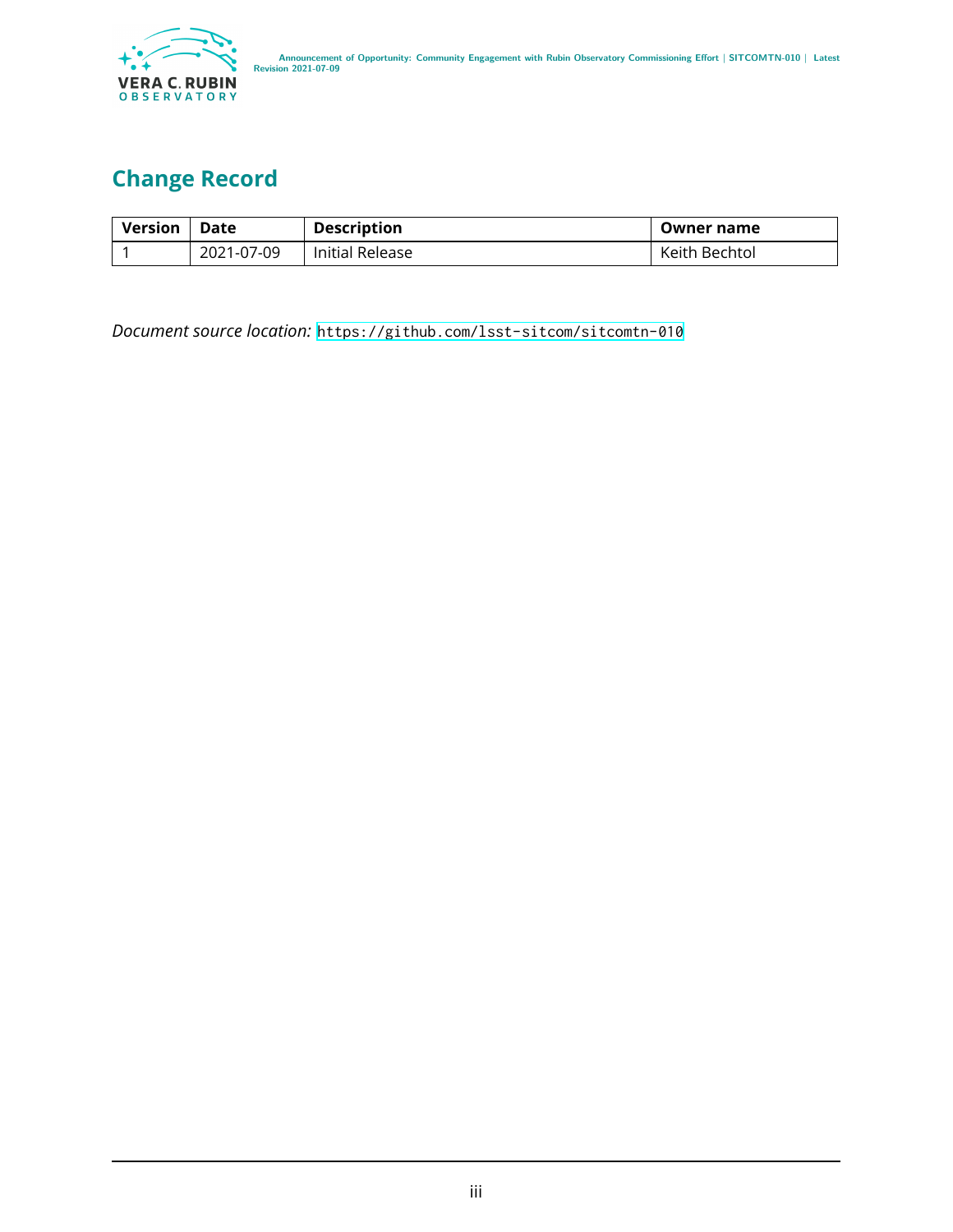

### **Contents**

| <b>1 Executive Summary</b>                                          | 1              |
|---------------------------------------------------------------------|----------------|
| 2 Purpose                                                           | 1              |
| 3 Examples of Value-Added Contributions                             | 2              |
|                                                                     | 3              |
|                                                                     | 6              |
| 4 Terms and Conditions for participation in the Commissioning Team  | 7              |
|                                                                     | $\overline{7}$ |
|                                                                     | 9              |
|                                                                     | 10             |
| 4.4 Publication policy statement for using commissioning data       | 10             |
| 5 Responding to this AO                                             | 12             |
|                                                                     | 12             |
| 5.2 Timeline for Letter of Interest (LOI) submission and evaluation | 12             |
|                                                                     | 13             |
| 5.4 Elements for a Letter of Interest (LOI) response to this AO     | 13             |
|                                                                     | 14             |
|                                                                     | 14             |
|                                                                     | 15             |
| A Appendix: Data Previews from Commissioning                        | 16             |
| <b>B</b> References                                                 | 17             |
| <b>C</b> Acronyms                                                   | 18             |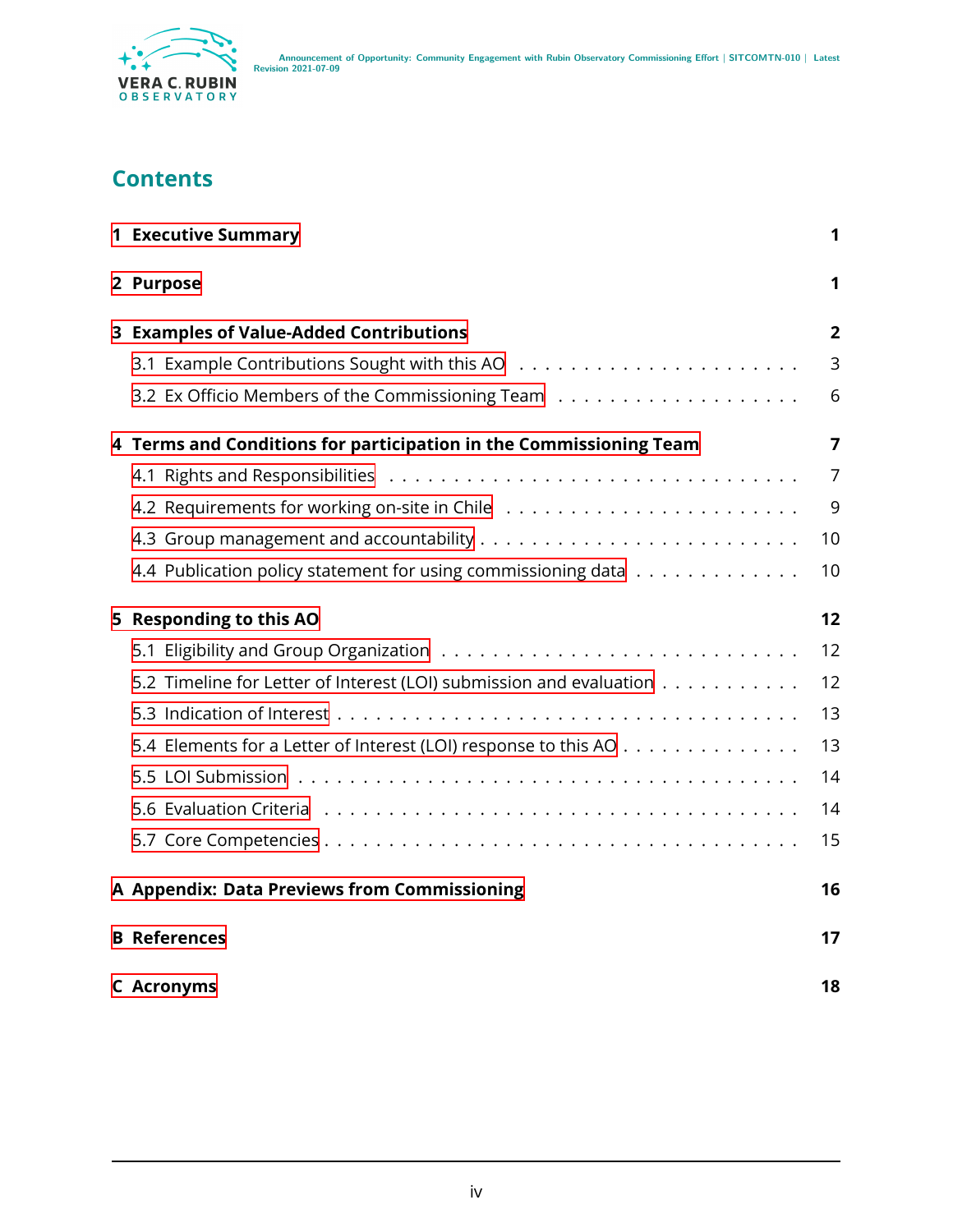

### **Announcement of Opportunity: Community Engagement with Rubin Observatory Commissioning Effort**

### <span id="page-4-0"></span>**1 Executive Summary**

The Vera C. Rubin Observatory invites members of the US and Chilean LSST science communities to join the Project Commissioning Team in order to make value-added contributions that facilitate an efficient transition into LSST Operations. In this Announcement of Opportunity (AO) we include descriptions of its purpose, examples of value-added contributions, terms and conditions for participation, and the process to respond to this AO via submitted Letters of Interest (LOIs).

The anticipated total value-added contribution via this program is of order 15-20 FTE of effort. This effort will likely be distributed across a larger number of individuals and preferably organized into discrete groups of like interests and skills, and performed over a roughly two-year period that includes calendar years 2022 and 2023. Financial support associated with this AO is limited, and non-Rubin-staff members of the Commissioning Team are generally expected to have other sources of support (limited travel and local accommodation support to enable on-site work at key activity centers in Tucson, SLAC, and Chile can be made available).

# <span id="page-4-1"></span>**2 Purpose**

The Rubin Observatory Construction Project is entering its system integration and commissioning phase. The Project seeks to enhance the capabilities of the existing Commissioning Team by inviting US and Chilean members of the science community to work directly alongside Rubin Observatory staff as members of the Commissioning Team on specific tasks that will accelerate and enhance an efficient transition to LSST operations. Our goal with this AO is to integrate expertise from the community to enhance and diversity of the Project's planned commissioning effort and thereby provide added value. The anticipated total value-added contribution via this program is of order 15-20 FTE of effort. This effort will likely be distributed across a larger number of individuals and preferably organized into discrete groups of like interests and skills, performed over a roughly two-year period that includes calendar years 2022 and 2023 (this will apply to Builder status). Eligibility and group organization are discussed in Section [5.1](#page-15-1). Examples of added-value contributions are listed in Section [3.](#page-5-0) This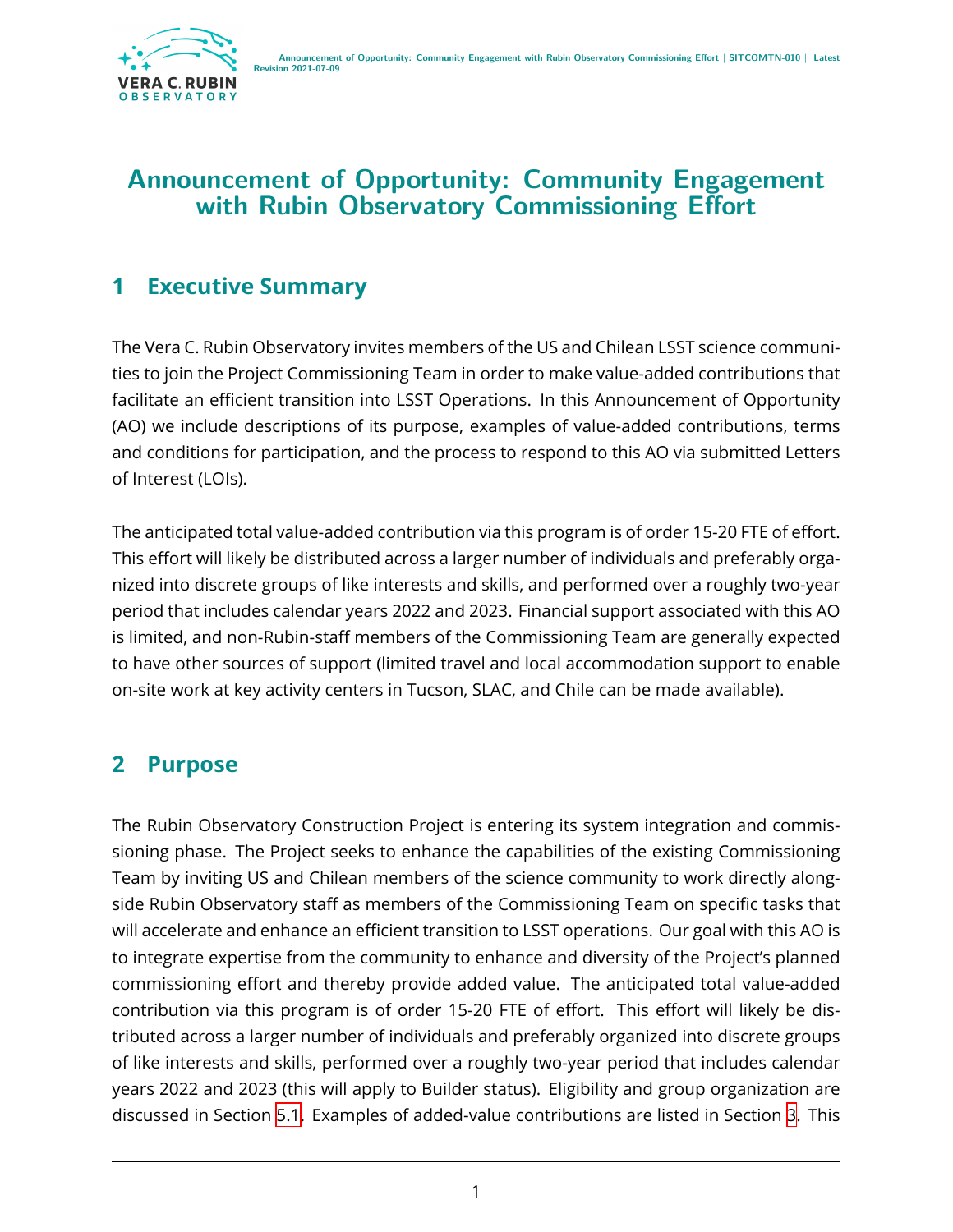joint effort between Project staff and community will help provide a deeper understanding of the performance and characteristics of the Rubin Observatory as it enters into the operations phase.

This AO has a distinct focus from other interactions between Rubin Observatory and the science community around commissioning data. The Rubin Operations Team plans to provide access to commissioning data prior to the first formal LSST Data Release (DR1) in the form of a series of Data Previews (DPs; Appendix [A\)](#page-19-0). The Data Previews are intended to provide access to commissioning data for US and Chilean scientists and international LSST data rights holders (the LSST science community) to help them prepare for science and to provide technical and scientific feedback to Rubin Observatory, as well as to provide practice for the Operations Team to prepare and support major data releases. In contrast, this AO is issued by the Rubin Construction Project and defines a mechanism for making specific value-added contributions to the commissioning effort on a more rapid timescale in direct collaboration with Rubin Observatory staff as members of the Commissioning Team. The deep level of engagement described in this AO comes with specific rights and responsibilities, as outlined in Section [4.1](#page-10-1). Working in the Commissioning Team offers direct experience with and deep understanding of the full chain from observations to final data products and data access tools that will be released to the science community, including the hardware, image properties, and Science Pipeline algorithms. Through their efforts, the new members will be contributing to the readiness of Rubin Observatory to deliver its science products to the global Rubin community.

The Project will not rely on the contributions from non-Rubin-staff team members to fulfill core construction requirements and operational readiness criteria. The intent for these contributions is to add value to the commissioning effort as given by examples below. No papers presenting novel scientific results may be posted/submitted by anyone before the associated Data Preview release date. The focus of the commissioning effort is on demonstrating operational readiness rather than realizing scientific discoveries with the commissioning data itself.

# <span id="page-5-0"></span>**3 Examples of Value-Added Contributions**

The Rubin Construction Project is scoped and has been planned to verify the set of systemlevel requirements listed in the LSST System Requirements [\[LSE-29](#page-21-1)] and Observatory System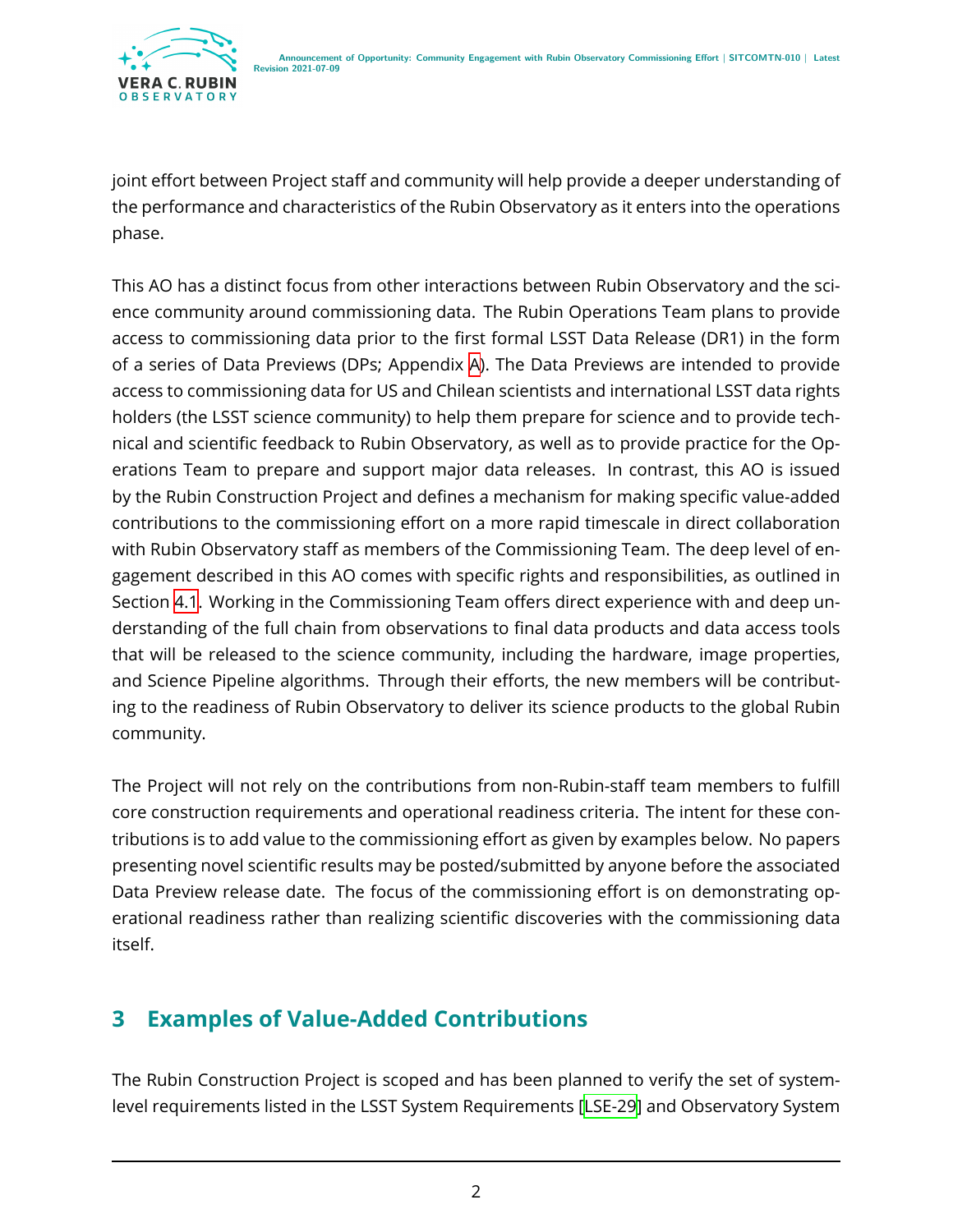Specifications[[LSE-30](#page-21-2)] documents, and to demonstrate operational readiness as defined in the Construction Completeness and Operational Readiness Criteria[[SITCOMTN-005\]](#page-21-3).

The following set of examples of value-added contributions to the commissioning effort are intended to guide the preparation and evaluation of Letters of Intent (LOIs). When preparing the LOIs, please mention the specific areas of intended effort.

This list is not exhaustive. Additional value-added contribution areas may be possible and these concepts should be included in an initial indication of interest (see timeline) to allow iteration with the Project prior to the final LOI submission.

#### <span id="page-6-0"></span>**3.1 Example Contributions Sought with this AO**

**Example 1: Investigation and mitigation of sensor anomalies for ComCam and LSSTCam detectors** using calibration and on-sky data.

**Example 2: Contributions to the integration, testing, and scientific validation of calibration systems** such as the Auxiliary Telescope (AuxTel), Collimated Beam Projector (CBP), and Multi-site All-Sky CAmeRA (MASCARA).

**Example 3: Absolute photometric calibration.** Includes connecting external observations, modeling, and synthetic photometry with Rubin Observatory observations of spectrophotometric standards. Includes utilizing other surveys to investigate the calibration of the internal LSST photometric system relative to an external absolute scale.

**Example 4: Technical and scientific analyses of on-sky commissioning data to inform the initial LSST observing strategy** – in particular, the optimization of dithers in the Deep Drilling Fields and Wide Fast Deep survey, evaluation of two snaps versus one snap in a visit, exploring technical constraints of specialized survey modes, etc. For example:

- Given two dither patterns evaluate the systematic limits of key parameters which dither patterns would suppress instrument artifacts such as scattered light and internal optical glints.
- Explore cadence optimization in less than ideal (e.g. bright time) conditions
- Cadence optimization during twilight at the beginning and end of night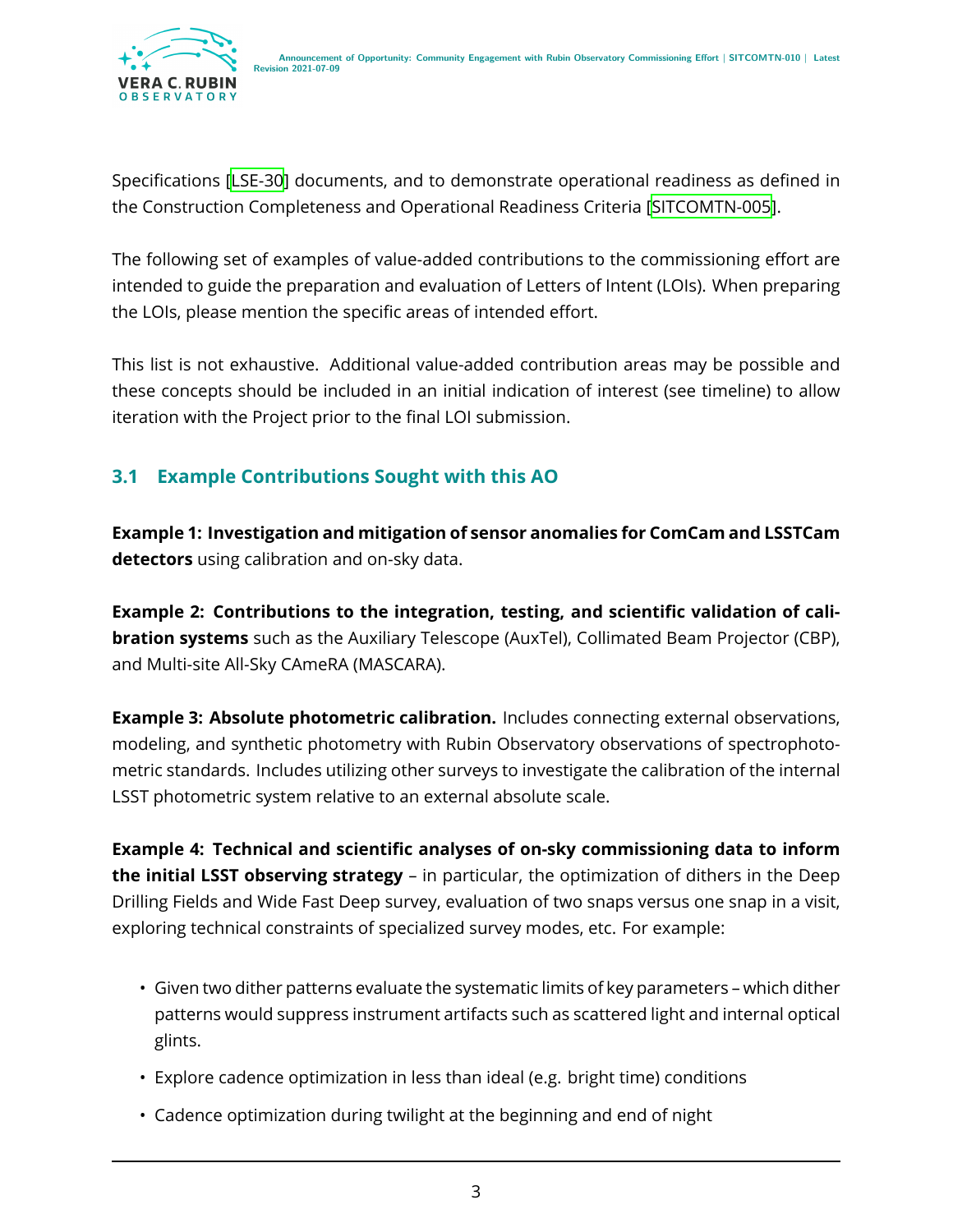

This effort is of a more tactical / technical optimization / fine-tuning nature and is distinct from the strategic planning underway through the [Cadence White Paper](https://www.lsst.org/content/survey-cadence-notes-2021) effort and [Survey Cadence](https://www.lsst.org/content/charge-survey-cadence-optimization-committee-scoc) [Optimization Committee](https://www.lsst.org/content/charge-survey-cadence-optimization-committee-scoc) (SCOC).

**Example 5: Anomaly analysis of the Engineering Facility Database.** This example analysis is meant to apply Machine Learning/Deep Learning and other AI or statistical approaches to search for otherwise undetected anomalies in the system performance and telemetry and correlate these with properties of the image data and catalog parameters.

**Example 6: Extended analysis to characterize system performance at the margins of operational parameter space.** Over the course of commissioning the Telescope and Camera will be operated over a wide range of environmental conditions. This example analysis is meant to characterize the multiple performance metrics, of both scientific and technical types, and to correlate these metrics with environmental parameters (e.g., atmospheric seeing, sky brightness, humidity, outside temperature, wind speed and direction).

**Example 7: Evaluation of operational configurations of the observatory to determine optimum performance.** The Rubin Observatory has been designed with many degrees of freedom built in, in order to optimize system performance responding to different observing conditions. This example is meant to explore and analyze the optimal operational parameters (e.g., mirror support systems, telescope mount dynamics, camera electronics, dome wind screen, in-dome temperature control) to determine the appropriate configurations and procedures in the multi-dimensional parameter space for the as-built system.

**Example 8: Development of image and catalog visualization tools,** including capability to interactively explore and "drill down" into the data. Full focal plane image visualization. Visualization of telemetry and trending of technical and scientific performance. Contributions in this area could potentially expand upon, use and be implemented within the planned functionality of the Rubin Science Platform.

**Example 9: Algorithm development and testing for the Rubin Science Pipelines,** specifically instances where Rubin Data Management is implementing algorithms into the science pipelines that are being collaboratively developed with the community. Contributions in this topic could include testing, iterative development, and optimization of parameters using onsky data for such algorithms.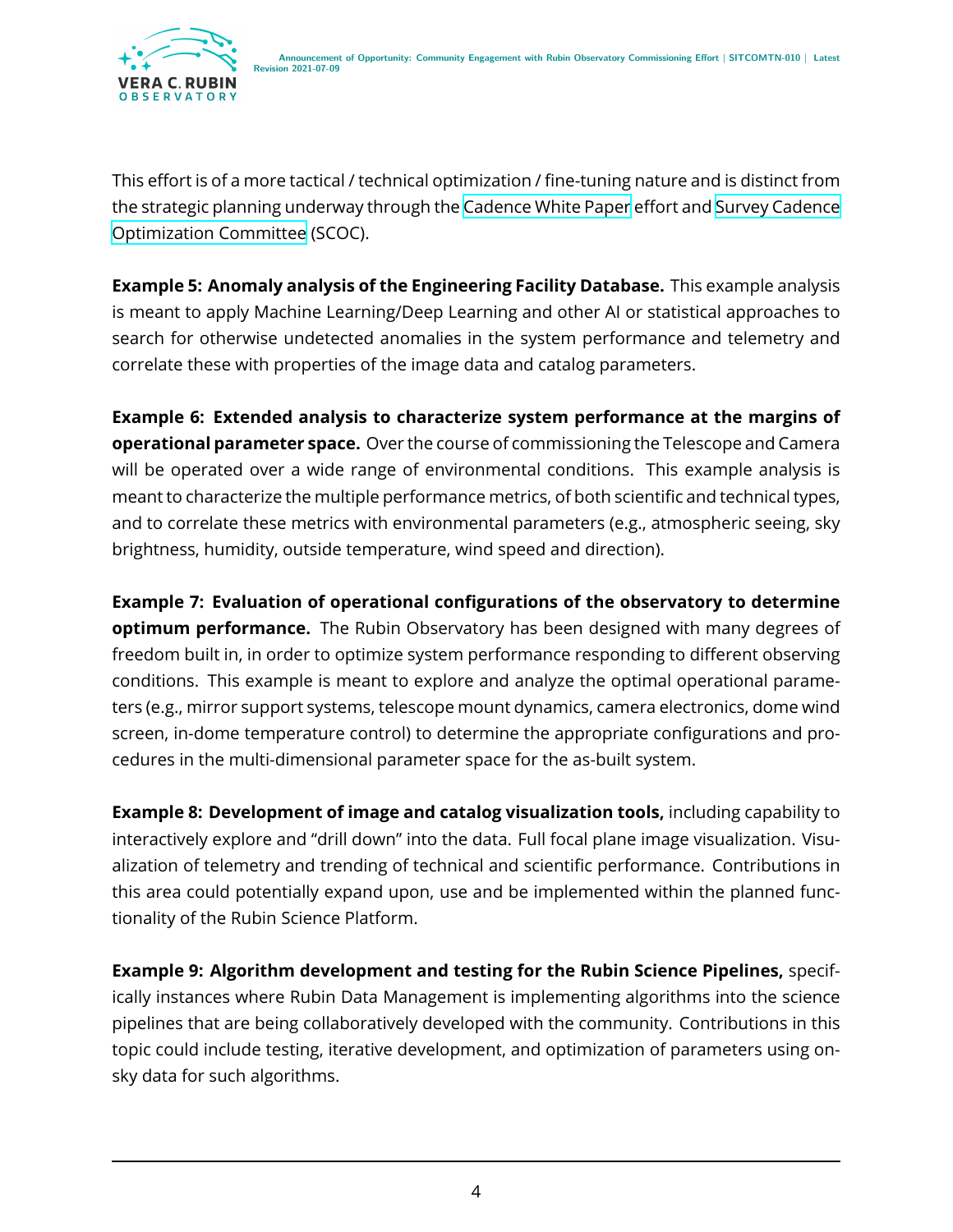

**Example 10: Science validation and characterization of object detection, deblending, and interaction with background modeling.** This includes but is not limited to:

- Effects of ghost light from bright stars on faint stellar photometry and galaxy shape estimation
- Effects of diffuse scattered light on faint stellar photometry and galaxy detection
- Impacts of variable image quality on object detection, deblending, and measurement
- Crowded field photometry
- Preservation of low surface brightness objects in the data processing
- Characterization and impacts of Galactic cirrus

**Example 11: Science validation of stray and scattered light mitigation and modeling,** including interactions with background modeling and the detection/photometry of low surface brightness features. For example, develop a predictive numerical model of ghost images from a bright source at an arbitrary position in the full field of view to reduce background modeling systematics.

**Example 12: Science validation of template generation and difference imaging.** Photometric accuracy of difference image analysis in complex environments and across a range of observing conditions. Studies of the variation of performance with respect to properties of templates. Validating the detection and measurement of known transient, variable, and moving objects.

**Example 13: Science validation using survey metadata maps.** Includes geometric survey coverage and survey property statistics represented as spatial maps over the observed footprint. Maps and analysis will be done using existing Rubin Observatory software or extensions thereof. Part of this work will include the validation of sky maps of distributions of environmental conditions during observations, data properties, along with computed performance metrics.

**Example 14: Observing support.** Contributions to daytime and nighttime summit operations; optimization and documentation of processes and procedures. See prerequisites and expectations described in Section [4.2](#page-12-0).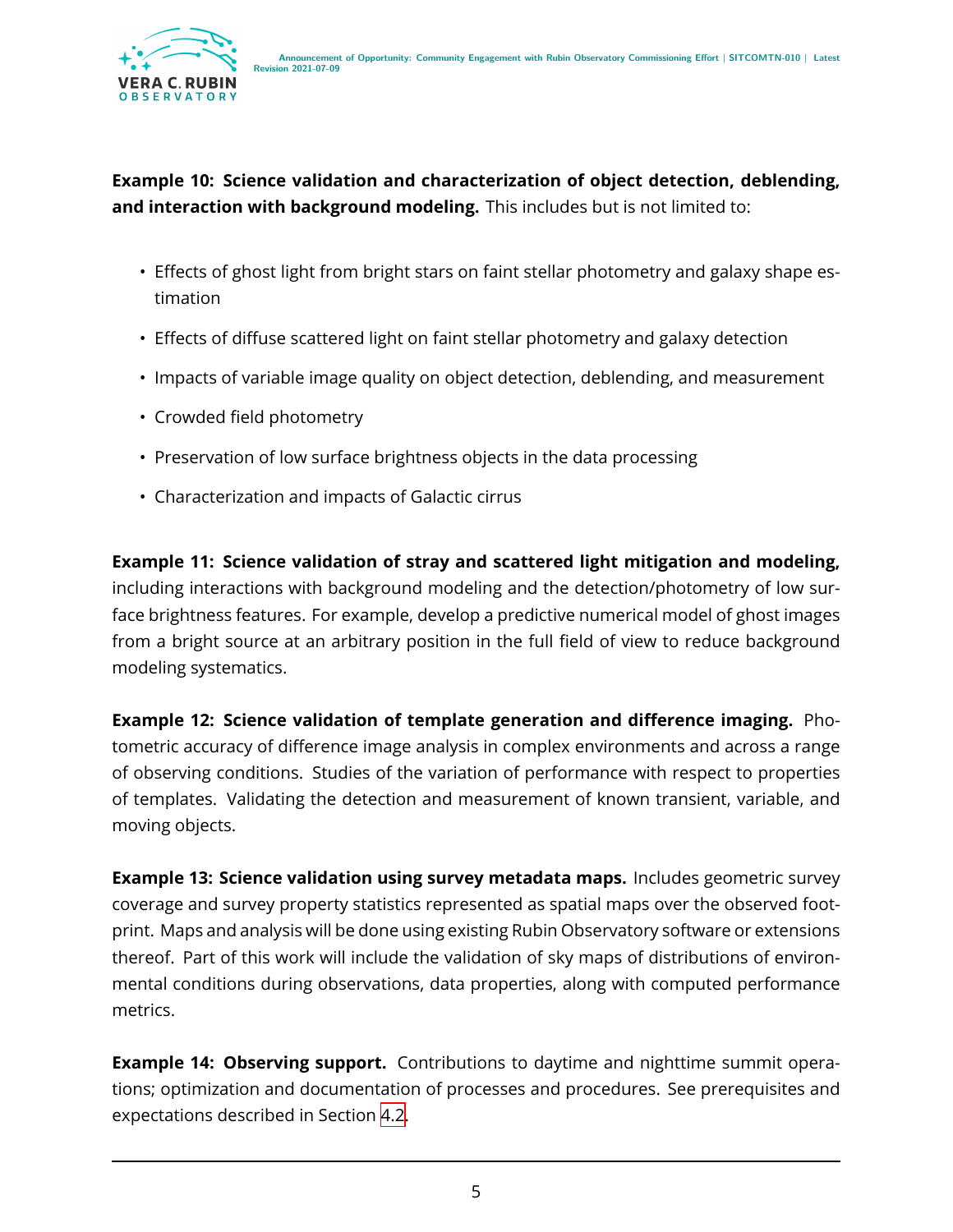**Example 15: Developing user-oriented documentation of science pipelines, data access services, and operational procedures,** including the development of tutorials through the Rubin Science Platform.

**Other:** Additional scientific validation and characterization studies that will improve understanding of the as-built system and enhance early operations are invited. Proposals of this type should specifically address the timeliness of the value-added contribution and relevance for advancing the operational readiness of Rubin Observatory.

#### <span id="page-9-0"></span>**3.2 Ex Officio Members of the Commissioning Team**

In this section, we describe several categories of non-Rubin-staff members of the Science Community who will automatically become members of the Commissioning Team in order for them to more efficiently carry out responsibilities associated with their designated roles. Individuals in these categories do NOT need to respond to this AO. Contributions from Ex Officio members of the Commissioning Team do not count toward the envisioned 15-20 FTE of effort associated with this AO.

Members of selected Commissioning Alert Broker Teams. Alert brokers are third-party services provided by the community. While Rubin is not responsible for the commissioning of the brokers, Rubin staff will work with the five or more selected broker teams to ensure that they can be commissioned and are ready for receiving and distributing the LSST alert stream at the start of LSST operations. All members of the five selected broker teams automatically become Commissioning Team members.

Members of the selected photometric redshift teams. These members guide implementation and perform science validation for photometric redshift estimators. All members of the selected photometric redshift teams automatically become Commissioning Team members. See [DMTN-049](#page-21-4) for the roadmap for selecting and validating one or more photo- $z$  estimators for the LSST Object catalog.

Members of the Survey Cadence Optimization Committee (SCOC) will become members of the Commissioning Team in order to synthesize technical input and guide analyses that will inform decisions regarding the initial LSST observing strategy.

International In-kind Contributor Teams with responsibilities directly related to commission-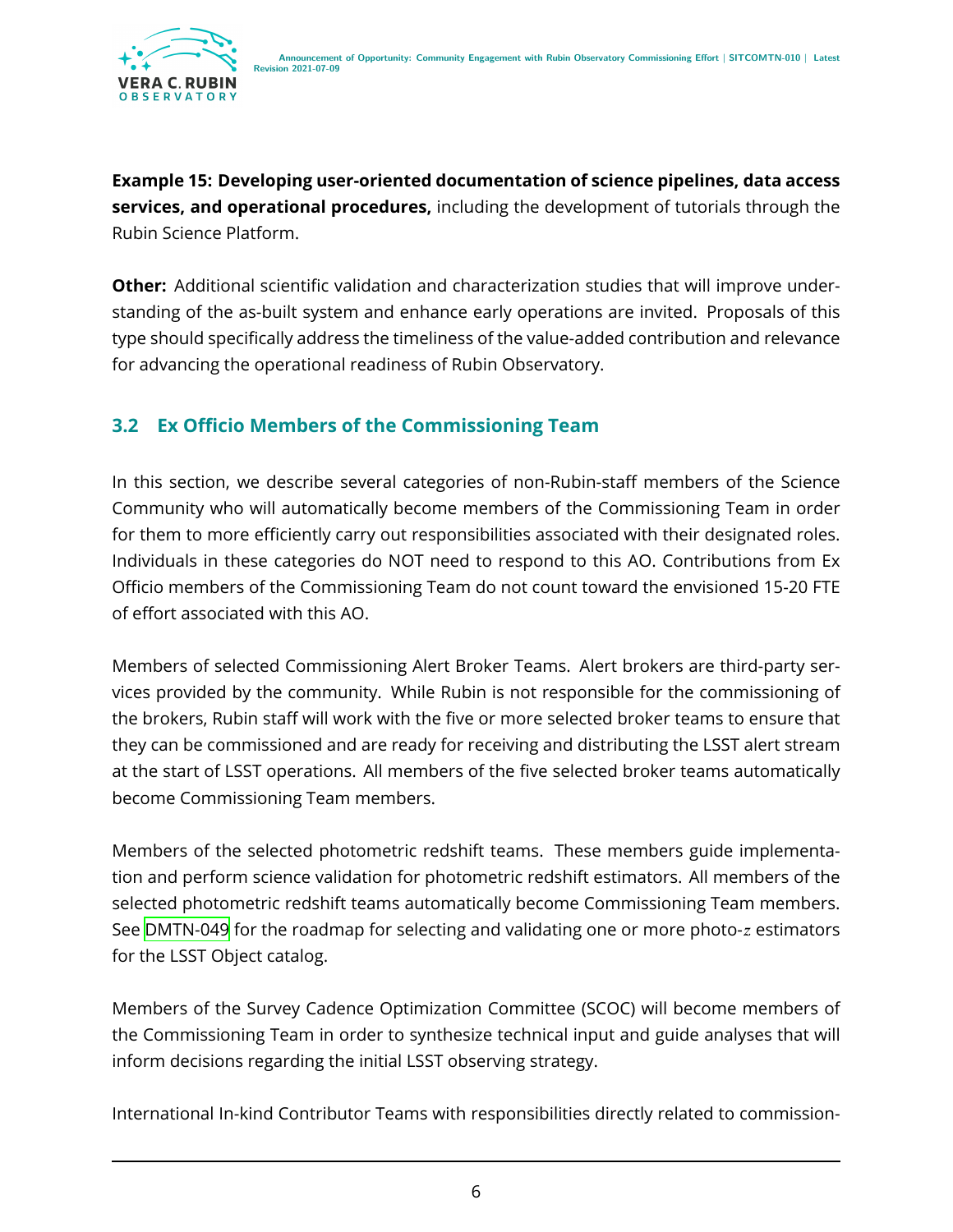

ing will automatically become members of the Commissioning Team.

Groups who have already been performing work directed by the Project under collaborative or contracted efforts and who have made material contributions to construction effort will continue to be members of the Commissioning Team.

# <span id="page-10-0"></span>**4 Terms and Conditions for participation in the Commissioning Team**

Participation as a Commissioning Team member will be based on assessed value-added and capabilities to complement the existing Rubin Observatory Commissioning Team. By its nature, commissioning a complex system like the Rubin Observatory comes with many unknowns, therefore it is required that the team remain flexible in their assignments as the commissioning process unfolds.

The Project reserves the right to decline any group's or individual's offer for any reason. The Project can decide to terminate a group's or person's role on the team status at any time due to poor performance or undue overhead. The Project will not rely on the contributions from non-Rubin-staff team members to fulfill the core commissioning requirements to the Operations Readiness Review and the federal funding agencies. Non-Rubin-staff Commissioning Team members will be providing value-added contributions to extend the basic commissioning scope.

Financial support associated with this AO is limited, and non-Rubin-staff members of the Commissioning Team are generally expected to have other sources of support. Limited support for travel to enable on-site work in Chile, Tucson, and at SLAC can be made available. Funds can also be made available to support accommodations while work is conducted at the Chile Summit site. Specifics will be negotiated on an individual basis.

#### <span id="page-10-1"></span>**4.1 Rights and Responsibilities**

1. Science Community members who become members of the Commissioning Team via this AO will have the opportunity and the expectation to collaborate directly with the Project staff on Rubin commissioning efforts, together with all the associated work expe-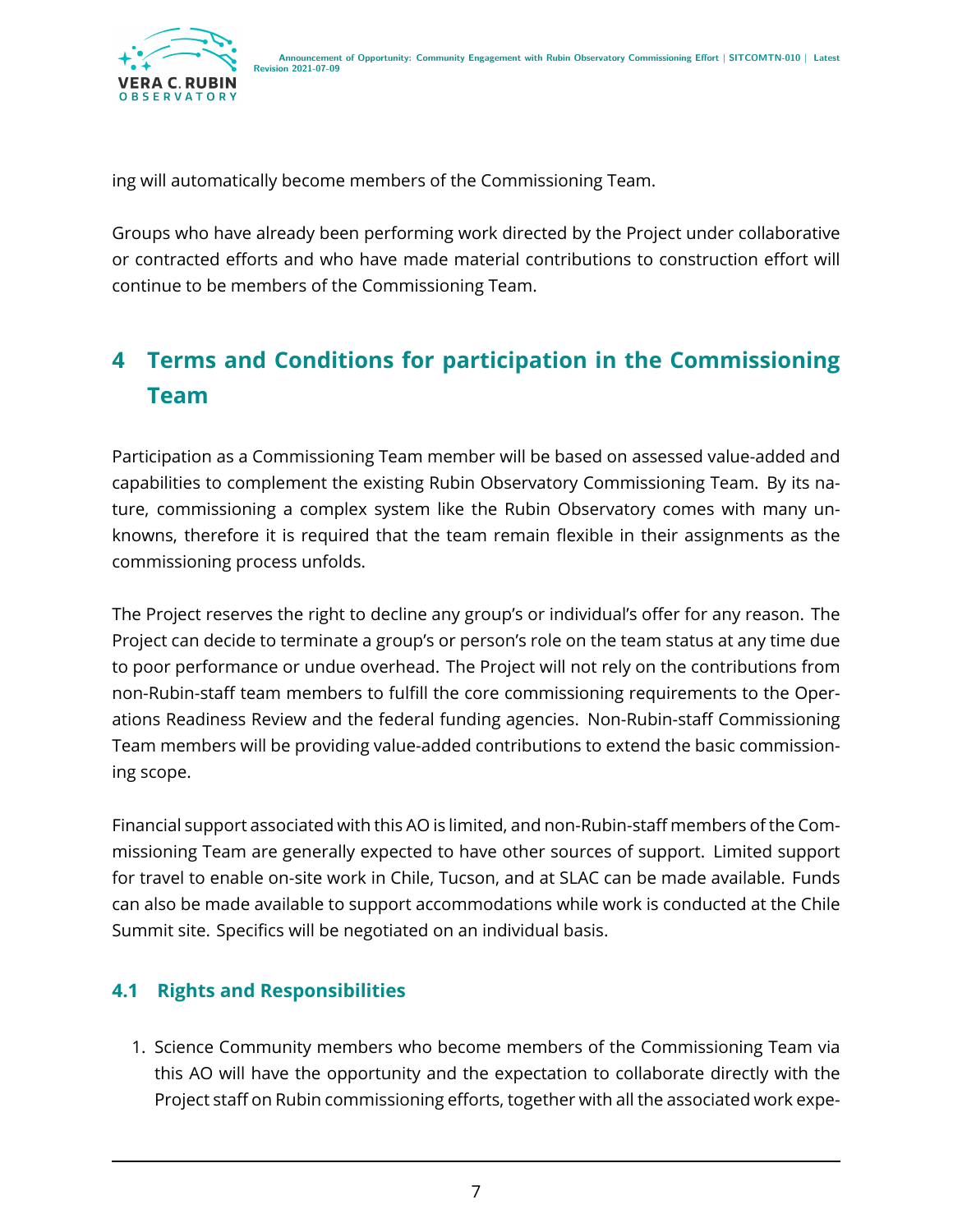

rience and training opportunities entailed, as well as potential to enhance the scientific reach of LSST data for the benefit of the broad Rubin community. Participants agree to conduct work assignments from the Project with a defined scope and schedule for delivery. These work assignments will be "value-added" contributions with respect to Project requirements from the federal funding agencies for Operations Readiness (see examples in Section [3\)](#page-5-0). Each non-Rubin-staff member/group of the Commissioning Team will be assigned a functional point of contact within the Project to help integrate their efforts.

- 2. Submitted LOIs (Section [5](#page-15-0)) will be used as the basis for formally signed agreements (Memoranda of Understanding; MOUs) between the Rubin Observatory Construction Project and each individual/group that is selected to participate in commissioning activities. The MOUs will be assessed and re-evaluated on a yearly basis to ensure that the goals and responsibilities of both the Project and the participants are being met.
- 3. All Commissioning Team members will have full unfettered access to all commissioning data products as soon as they are acquired.
- 4. All members of the Commissioning Team agree to a set of publication policies (Section [4.4\)](#page-13-1). In particular, no scientific publication based on the commissioning data shall be made prior to that data being released to the science community. Technical publications will be allowed (see below). All Commissioning Team members are eligible to become co-authors on publications to which they contribute, including the series of planned Rubin Observatory Construction Papers.
- 5. Contributions to the commissioning effort performed under the direction of the Project count towards the attainment of Builder status[[RDO-013\]](#page-20-1).
- 6. Commissioning Team members are expected to use approved Project tools and processes for communication, data access and analysis, documentation, software development, work management, etc. For example, nearly all high-level science analysis tasks will use Python programming language, and many will make use of the Rubin Software Stack and Rubin Science Platform. Training opportunities will be provided by the Project to increase proficiency with these tools.
- 7. All source code created by Rubin Observatory Data Management is publicly-available open source and carries an Open Source Initiative (OSI)-approved license. All software developed for the commissioning effort is expected to follow the Project's open source policy. There may be some situations in which science validation analyses making use of private software developed outside the commissioning context are deemed sufficiently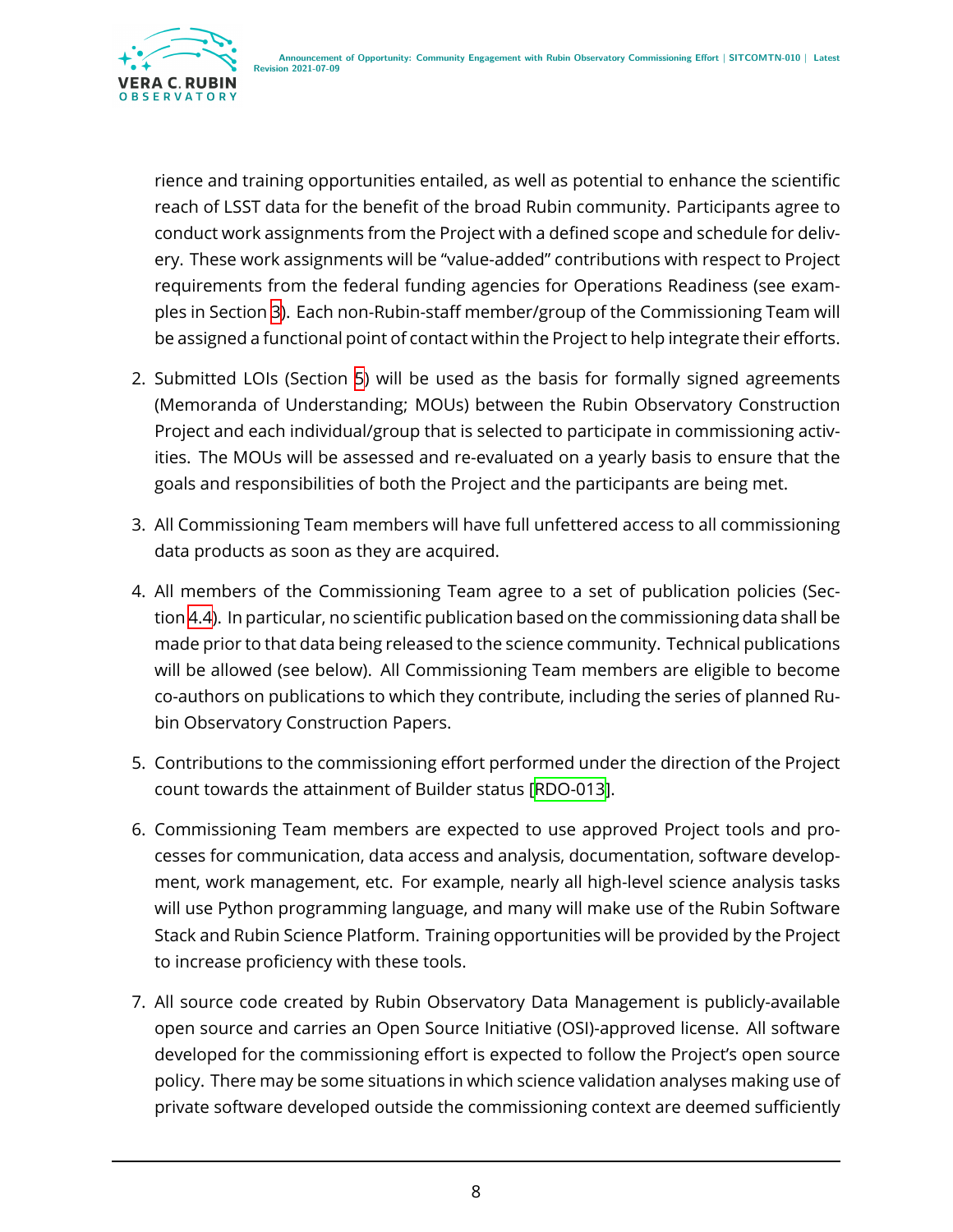

valuable to the commissioning effort that an exception may be granted by the Project Director.

- 8. Depending on their assigned task(s), some participants may be expected to spend extended periods at one of three primary Rubin Observatory sites: 1) Chile – either La Serena and/or Cerro Pachón (see additional requirement below); 2) Rubin Observatory offices in Tucson; and 3) the US Data Facility located at SLAC. In addition, participants will be invited to attend periodic workshops, bootcamps, and/or meetings for training and focused working sessions. It is expected that remote participation in these events will also be possible in cases where the work can be completed remotely.
- 9. The typical expected commitment for non-Rubin-staff members of the Commissioning Team is roughly 0.2 to 0.5 full time equivalent (FTE) averaged across the members of collaborating groups over the calendar years 2022 and/or 2023. For university faculty, this expected level of commitment should be interpreted as roughly 20% of research time during these years. The exact timing of effort might be variable according to needs to respond to emergent issues.
- 10. Members of the Commissioning Team are expected to follow guidance regarding types of internal communications and information that may be shared with the wider Rubin community.
- 11. All members of the Commissioning Team are expected to follow [professional standards](https://www.lsst.org/scientists/codes-of-conduct) [of conduct](https://www.lsst.org/scientists/codes-of-conduct) adopted by the Project.
- 12. Science validation and characterization investigations during commissioning are specifically intended to optimize operational efficiency of the observatory, and to enhance delivered data quality of the Data Previews and LSST DR1. Members of the Commissioning Team should strive for collaborative and collegial interactions that benefit the entire Rubin Community, and to recognize the contributions of the many individuals that have contributed to the Project.

#### <span id="page-12-0"></span>**4.2 Requirements for working on-site in Chile**

It is expected that most Commissioning Team members will conduct data analysis tasks from sites other than the Rubin Observatory site in La Serena and the Cerro Pachon summit. Working on-site in Chile is intended for individuals working directly with hardware or observation support.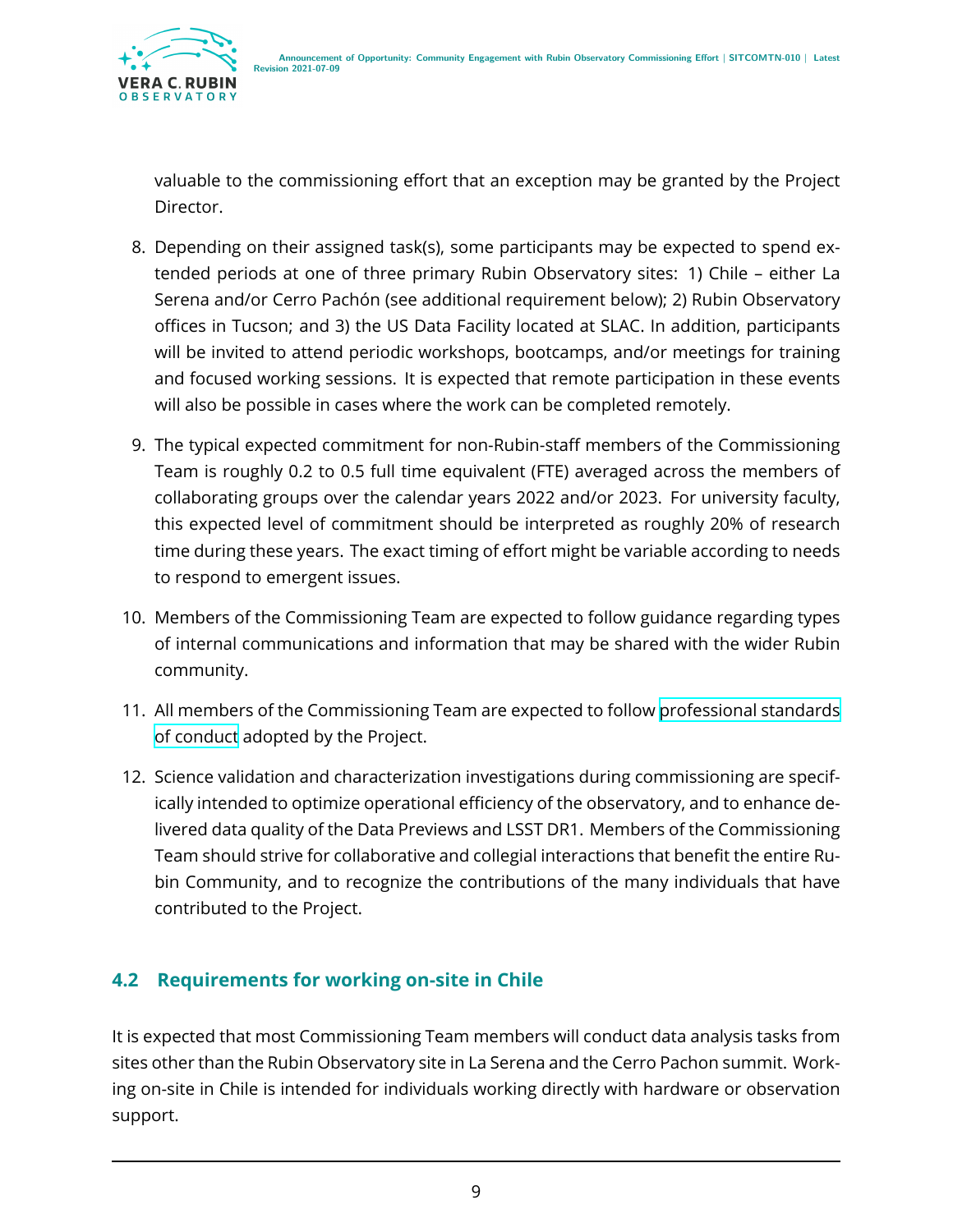

Key criteria for working on-site in Chile:

- Demonstrate a working understanding of the observing systems in Chile including but not limited to:
	- **–** Observatory Command-Control interface and scripting (Python based)
	- **–** Observational constraints given current environmental conditions
- Commit to providing 3 months remote observing support prior to scheduled time in Chile
- Willingness and ability to spend at least 3 months in Chile to support on-site observations and technical activities both on the Summit and in La Serena. This includes extended continuous periods (e.g. week or more) at the Summit Facility.

#### <span id="page-13-0"></span>**4.3 Group management and accountability**

Each group responding to this AO will have designated a group leader who is the primary point of contact to the Rubin Observatory Project. The group leader is responsible for management of the group and for the timely completion of assigned tasks (see Section [5.1\)](#page-15-1). Given potential emergent issues encountered during commissioning, and the nature of some value-added contributions as active research topics, completion of value-added contributions is intended to be on a "best-effort" basis as the research allows. While on-boarding and task-specific training and guidance will be provided, together with access to Project communication tools and documentation resources, the Project is only able to provide limited one-on-one training and support for non-Rubin-staff members of the Commissioning Team. Participating individuals/groups should plan to prepare as needed for their specific contributions.

Participants in this AO program will be assigned to one or more teams within the larger commissioning effort, and the individuals and/or groups will be assigned a functional point of contact within the Project to help integrate their efforts.

#### <span id="page-13-1"></span>**4.4 Publication policy statement for using commissioning data**

All members of the Commissioning Team will follow the publication policies of the Rubin Observatory Project, including the Rubin Data Policy [\[RDO-013\]](#page-20-1) and Rubin Project Publication policy[[LPM-162](#page-21-5)] as they apply to commissioning data.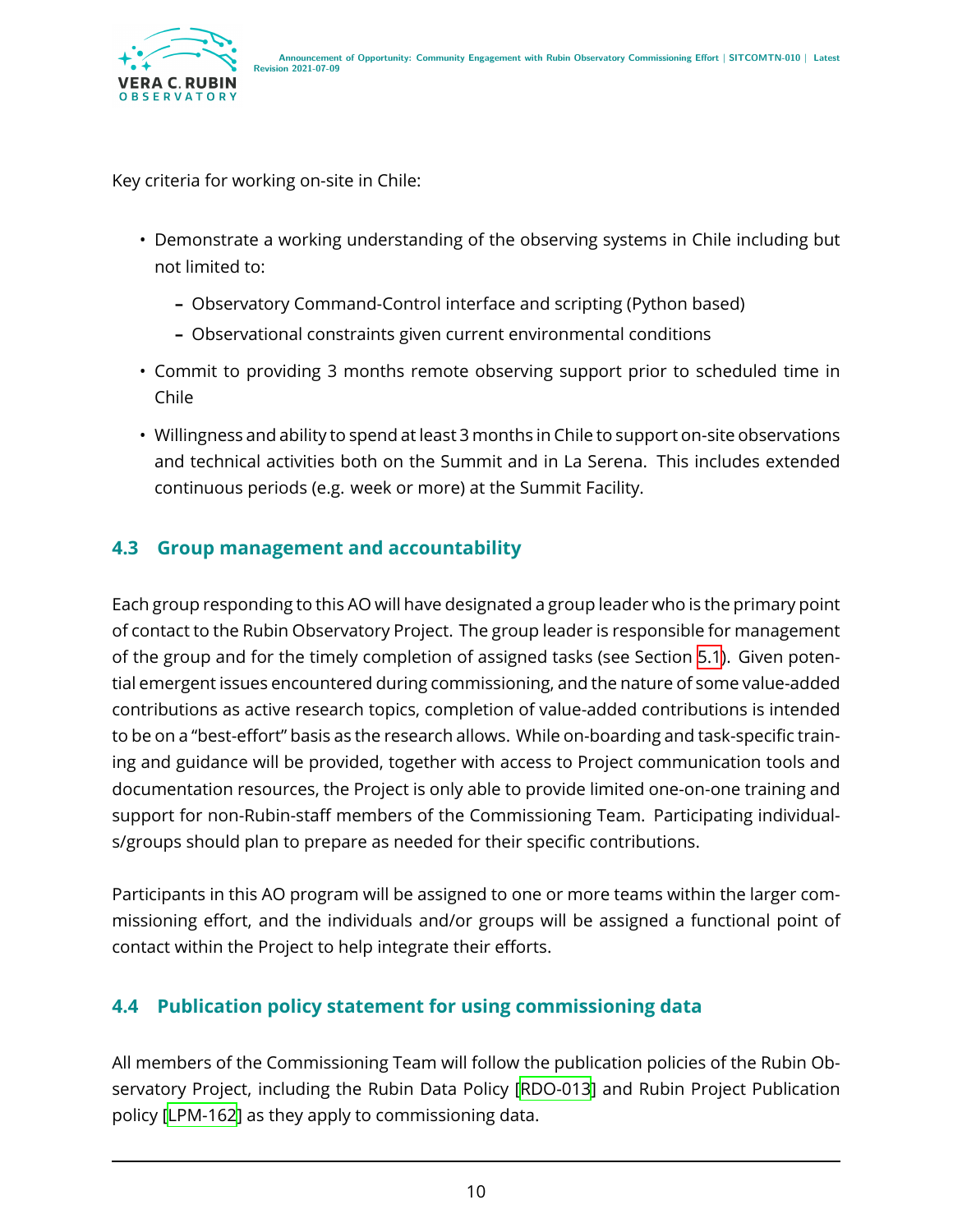

**No papers presenting novel scientific results may be posted/submitted by anyone before the associated data release, which for commissioning data means the relevant Data Preview release date.** The Project has authority to determine the classification of technical versus scientific papers prepared by members of the Commissioning Team. Rubin Observatory reserves the right to sanction Users who violate this policy, as described in the Rubin Data Policy[[RDO-013\]](#page-20-1).

The Project has planned a series of Rubin Observatory Construction Papers to describe the technical and scientific performance of the as-built system. The preparation of these papers follows the Rubin Project Publication policy. All members of the Commissioning Team are eligible to be co-authors on Rubin Observatory Construction Papers to which they contribute. The planned scope of the Construction Papers is limited to technical and scientific performance evaluation; the Construction Papers are not intended to present novel scientific results.

The Rubin Data Policy [\[RDO-013\]](#page-20-1) defines proprietary data products and derived data products. No proprietary data products from commissioning may be shared outside the Commissioning Team prior to the associated data release without explicit approval. The Project will define a process to approve the sharing of derived data products based on commissioning data prior to the associated data release. Any such derived data products approved for release must be presented in public forums accessible to the entire science community. There will be periods of commissioning for which specific types/subsets of proprietary as well as derived data products are embargoed and cannot be shared outside the Commissioning Team. Specific policies regarding informal communications beyond the Commissioning Team will be provided by the Project; guidance may evolve throughout the commissioning period.

All investigations of commissioning data are considered to be open to the entire Commissioning Team. Members of the Commissioning Team are welcome to initiate and contribute to additional technical papers based on commissioning data beyond the planned set of Construction Papers. Additional technical papers using commissioning data products that are submitted and/or posted prior to the associated Data Preview release date must follow the Rubin publication policy. Following the Data Preview release date, additional technical papers using internal information, data products, and/or tools that are not included in released Data Previews continue to follow the Rubin Publication Policy. The scope of these additional papers should complement the scope of the Construction papers.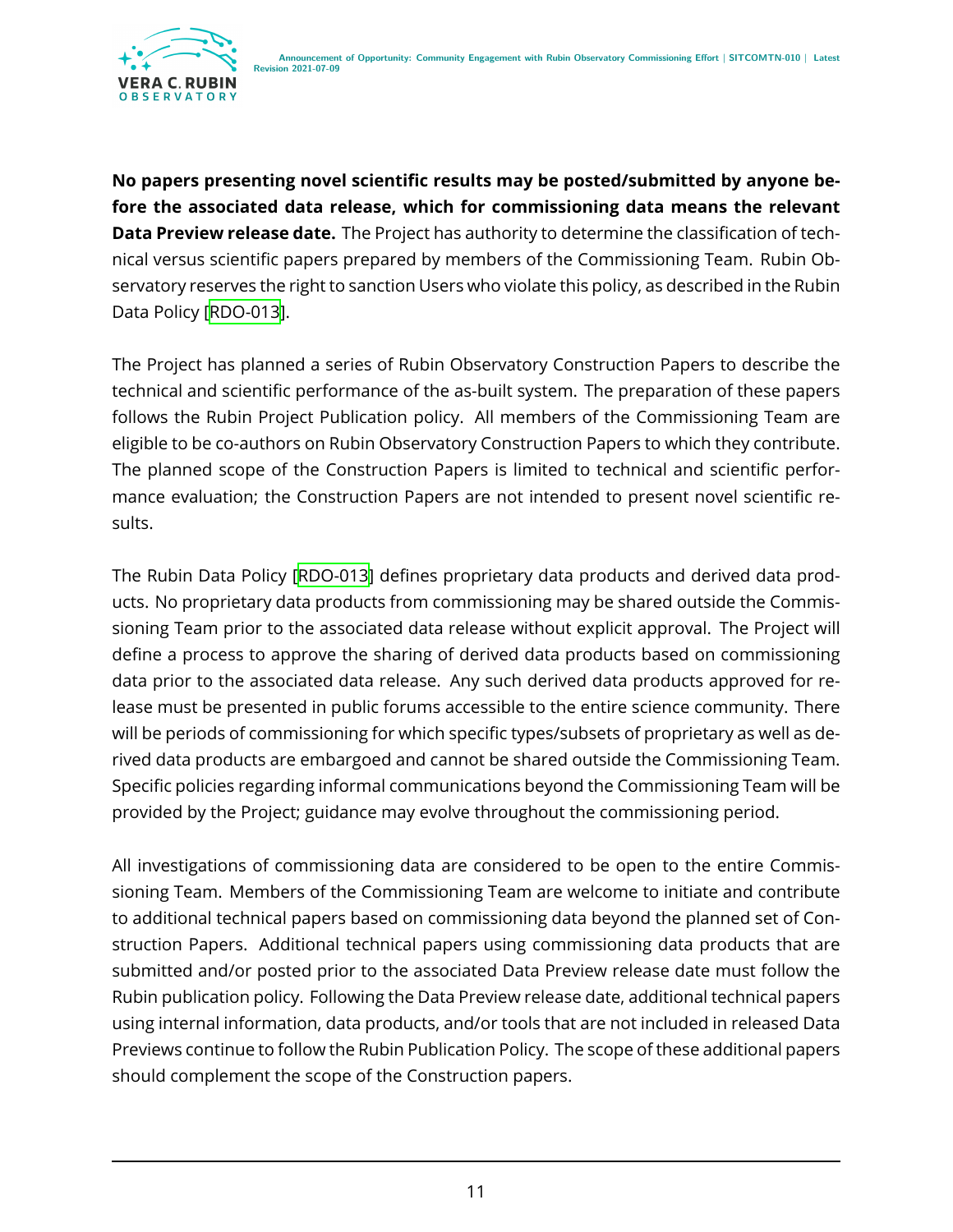

Science papers using only Rubin Observatory data from the released Data Previews follow the Rubin Data Policy[[RDO-013](#page-20-1)] and do not go through the Rubin Project publication process. For papers that substantially benefited from interactions with the Commissioning Team, authors are encouraged to invite contributing individuals to join as co-authors, as per the Rubin Publication Policy.

# <span id="page-15-0"></span>**5 Responding to this AO**

#### <span id="page-15-1"></span>**5.1 Eligibility and Group Organization**

All members of the Rubin Observatory data rights community from the US and Chile [\[RDO-](#page-20-1)[013\]](#page-20-1) are eligible to respond to this AO via submitting a Letter of Intent (LOI). There was a separate process for International LSST Data Rights and In-kind Contributions that included contributions to Rubin Observatory commissioning.

Collaborating individuals are encouraged to submit a single LOI for their group in response to this AO. The groups may be multi-institutional. The groups may include individuals across a range of career stages. Each group must identify a leader who will serve as the primary point of contact with the Rubin Observatory Project. The group leader will ensure that tasks assigned to their group are advancing and completed on the schedule set by the Project and that the work meets the standards defined by the Project. The group leader is responsible for the day-to-day management and advising of their group (or for delegating this responsibility within the group). For each group member who does not have Principle Investigator status or is not independently funded, a supervisor responsible for their employment must sign-off on their participation in the Commissioning Team at the time of formalizing the agreement between the Rubin Project and the participating individuals.

During the process of LOI preparation and evaluation, the Project may suggest reorganization of groups (e.g., merging related efforts or breaking up large groups) to increase efficiency.

#### <span id="page-15-2"></span>**5.2 Timeline for Letter of Interest (LOI) submission and evaluation**

- **AO release:** 9 July 2021
- **Indication of interest via web form:** 6 August 2021 (optional)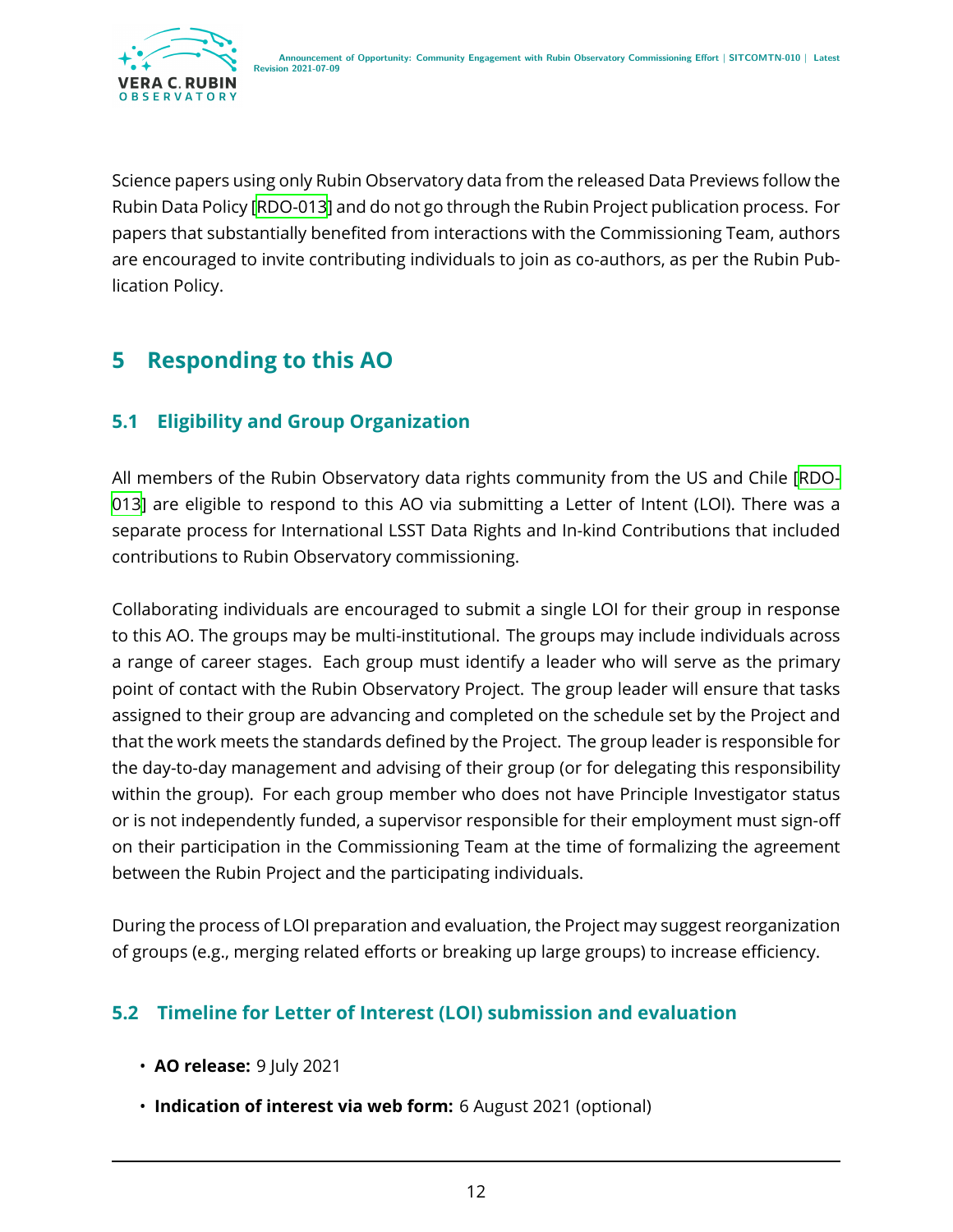

- **Project Community Workshop QA Session and "office hours":** 9-13 August 2021
- **Project response regarding indication of interest:** 31 August 2021
- **Final LOI submission:** 1 October 2021
- **Project response to LOIs and formalization of agreements:** December 2021
- **Engagement with Commissioning Team begins:** first quarter 2022

The Project considers this AO as stated as a one-time cycle for engagement by the US and Chilean communities. If the need and/or opportunities present themselves, the Project may issue a similar second Announcement of Opportunity in 2022.

#### <span id="page-16-0"></span>**5.3 Indication of Interest**

Groups/individuals considering to submit an LOI are invited to indicate their intent via a brief [webform](https://forms.gle/fu5WsRgEYewbSvs76). The Project will collect these submissions and provide brief feedback to the groups/individuals.

#### <span id="page-16-1"></span>**5.4 Elements for a Letter of Interest (LOI) response to this AO**

Letters of Interest (LOI) should address the following topics under separate section headings. An LOI template is provided [here.](https://docs.google.com/document/d/12mYS3H0xRZme2t0leGIHfzwNgh575QhqsVnoUz7ybqQ/edit?usp=sharing) The expected length of an LOI is roughly 2-3 pages; more space might be warranted for larger groups and/or those with multiple proposed contributions.

- 1. Name and contact information for the group leader
- 2. Statement of interests and proposed contributions. Please be as specific as possible, indicating the specific area(s) from the set of example contributions listed in Section [3](#page-5-0). Proposed contributions must correspond to one or more of the examples, or explicitly label the contribution as type "Other". Plans to use private software that is not publicly released under an open source license must be specifically mentioned.
- 3. Statement of core competencies and adaptability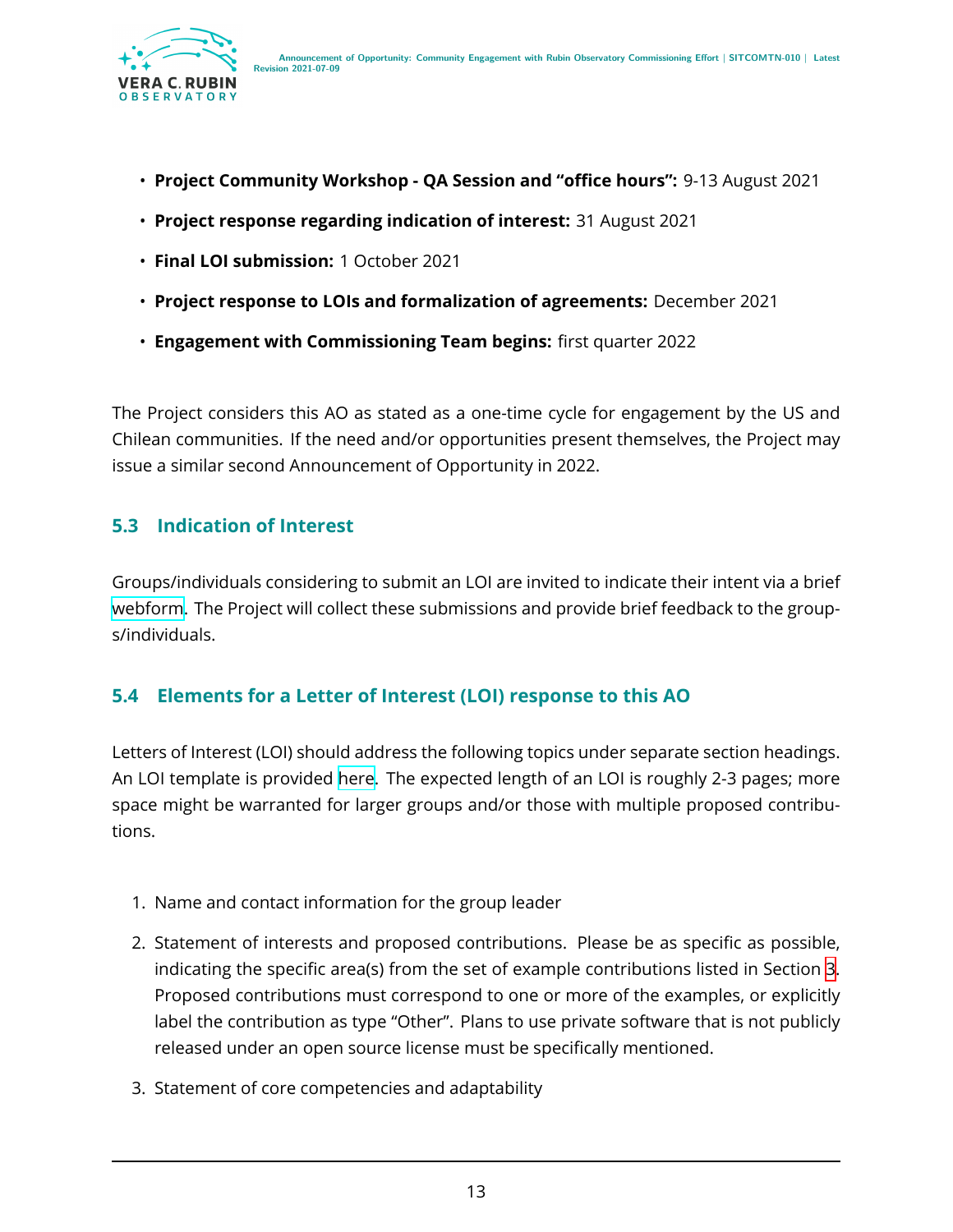

- Please mention current and previous engagement with the Rubin Observatory Project and/or LSST Science Collaborations, experience with and/or contributions to the Rubin Science Pipelines, and familiarity with hardware and/or software components of the Rubin Observatory system.
- Please mention expertise, experience, prior work relevant to the specific intended area(s) of contribution.
- 4. Summary of personnel involved. For each individual, please include institution, career stage, FTE availability for Rubin commissioning related work in calendar years 2022 and 2023.
- 5. Description of any support and resources available to each individual if they are necessary to complete their contributions and plans (e.g., salary/stipend, travel and local accommodation). Note that analysis of commissioning data is expected to be done using Project computing resources.
- 6. Description of any additional resources that are needed to fulfill your proposed contributions. To support this AO, the Project has limited funding for travel to and local accommodation at key activity centers: Tucson, Chile and SLAC. Regrettably, the Project does not have funding for stipend or supplemental salary support.
- 7. Rubin is committed to providing opportunities for diverse and traditionally underrepresented groups. Please indicate how your proposed contribution will align with this commitment, for example, intent to provide training experience to early career scientists, a staffing profile that will contribute to the diversity of the Commissioning Team, and/or how an inclusive workplace culture will be implemented.

#### <span id="page-17-0"></span>**5.5 LOI Submission**

<span id="page-17-1"></span>The LOI material should be submitted as a single PDF document via this [webform.](https://forms.gle/K6pKZDbS19gqhG2H6)

#### **5.6 Evaluation Criteria**

LOIs will be evaluated by members of the Rubin Observatory System Integration, Test, and Commissioning leadership team, in consultation with topical domain experts on the Project.

LOIs will be evaluated based on the following criteria: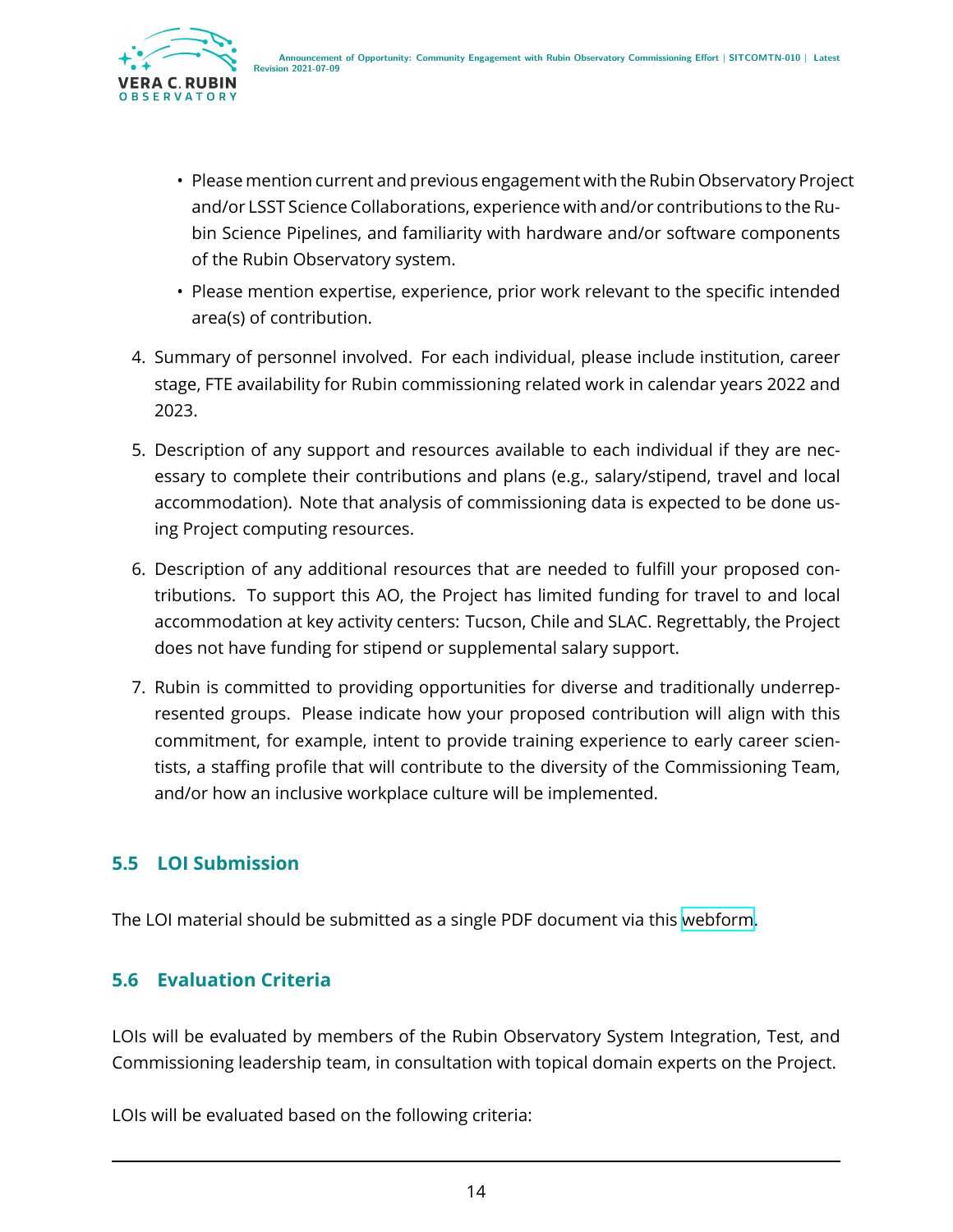

- Alignment of the proposed value-added contributions with Project goals to facilitate a smooth transition to LSST operations.
- The assessed capability of the individual or group to apply their domain expertise to efficiently complete the intended valued-added contributions to the commissioning effort.
- Previous engagement with the Rubin Observatory Project and/or Rubin science community.
- Previous experience with commissioning as well as technical and/or science validation of other instruments/facilities (see core competencies below).
- Financial and/or other relevant resources available to support the proposed contribution.
- Contributions to the training and preparation of the next generation of observatory builders.
- Commitment to include diverse staff.

#### <span id="page-18-0"></span>**5.7 Core Competencies**

Example core competencies sought:

- Experience commissioning other large scientific instruments, experiments, or projects
- Optical/NIR astronomical image analysis
	- **–** Technical pixel properties from the instrument
	- **–** Instrument signature removal bias subtraction, flat-fielding, correction to "brighter fatter effects" and other sensor anomalies and optical artifacts (e.g., ghosting or glints)
	- **–** PSF characterization
	- **–** Visualization
- Scientific analysis for example:
	- **–** Photo-z estimation
	- **–** PSF shear measurements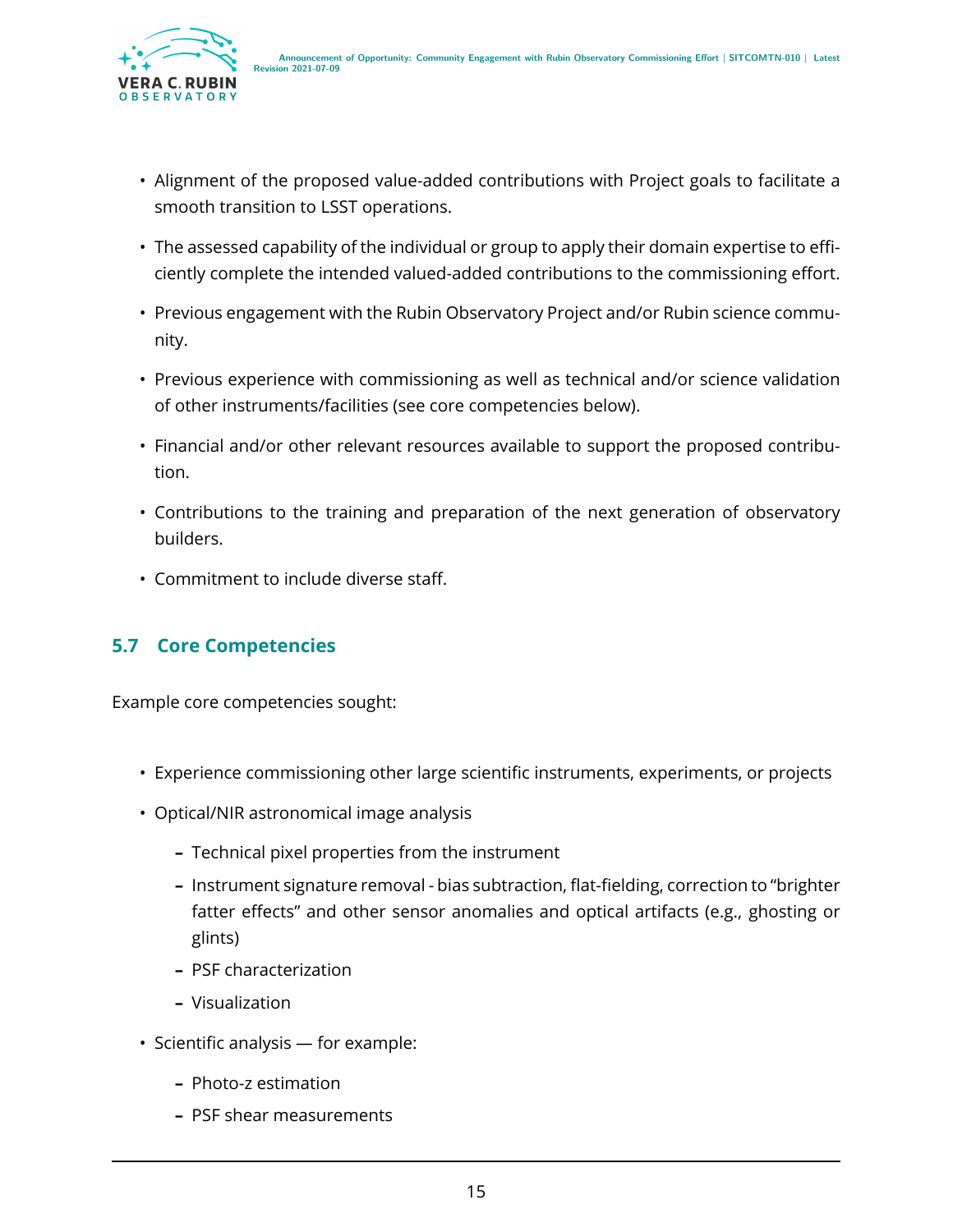

- **–** Photometric calibration and analysis
- **–** Astrometry
- **–** Moving and transient objects
- **–** Low surface brightness
- Database and statistical investigations
	- **–** Machine learning, artificial intelligence, neural networks
	- **–** Anomaly detection
	- **–** Trend analysis
- Technical and observational astronomy
	- **–** Observation planning and execution
	- **–** Telescope optical properties, e.g., alignment and active optics
	- **–** Technical imaging characteristics pixel level
	- **–** Spectral filter properties

### <span id="page-19-0"></span>**A Appendix: Data Previews from Commissioning**

The following description of the Data Previews is provided as contextual information. This AO has a distinct purpose from the Data Previews (see Section [2\)](#page-4-1).

The Rubin Observatory Operations team is carrying out a series of pre-LSST data release scenarios, called "Data Previews," to help the team and the LSST Science Community prepare for the full survey. While the first Data Preview, DP0, is based on simulated LSST Camera data, the subsequent previews DP1 and DP2 will make the Project's commissioning data available to the community. DP1 is currently planned for northern Spring 2023 and will be based on images taken with the commissioning camera (ComCam). DP2 is currently planned for northern Winter 2023-2024 and will be based on the science validation images taken with LSST Cam. In each Data Preview, all the various data products output by the Project's processing pipelines will be released together and made available to the community by the Operations team after a suitable period of testing by the Rubin System Integration and Commissioning (SIT-Com) Verification and Validation team. In DP1, the Project plans to run the prompt processing pipeline, but retain its products for internal use only (including testing of the community alert Brokers).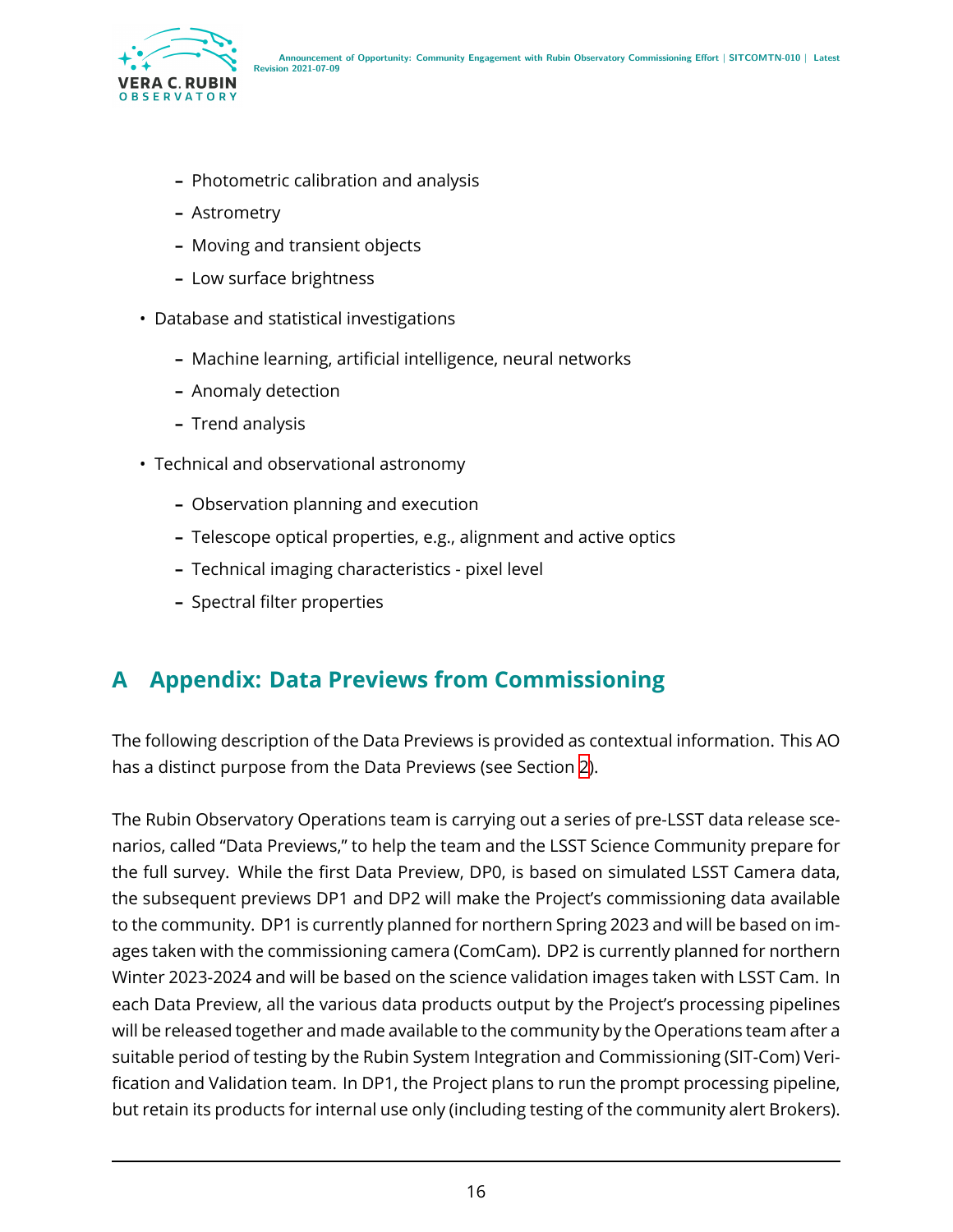

Standard predefined Alerts (produced during the campaign but then archived for later use) and other prompt products will be part of the DP1 data release. In DP2, a limited Alert stream will be provided to the community Brokers in close to real time, and these Alert packets will also be queryable in the prompt product database in the same way they would be during survey operations. Products from the Data Release Processing will only become available at the data releases.

Data Release 1 based on the first 6 months of LSST data is currently planned for northern Fall 2024 and Data Release 2 based on LSST Year 1 data is currently planned for northern Spring 2025.

Data releases will occur no earlier than the dates described in the release scenario above and summarized in Figure [A](#page-19-0). The schedule as currently estimated has an uncertainty of 2-3 months, with the releases likely occurring later than the indicated dates.

| <b>Rubin Baseline Data Release Scenario</b>            | <b>Jun 2021</b>                               | Sep 2022                      | Mar 2023                   | Dec 2023                           | Sep 2024                                 | Mar 2025           |
|--------------------------------------------------------|-----------------------------------------------|-------------------------------|----------------------------|------------------------------------|------------------------------------------|--------------------|
|                                                        | <b>DP0.1</b>                                  | <b>DP0.2</b>                  | DP <sub>1</sub>            | DP <sub>2</sub>                    | DR <sub>1</sub>                          | DR <sub>2</sub>    |
| <b>Data Product</b>                                    | Simulated<br>Survey<br>DC <sub>2</sub><br>Sky | Reproces<br>sed DC2<br>Survey | ComCam<br>$On-Sky$<br>Data | <b>LSSTCam</b><br>$On-Sky$<br>Data | <b>Months</b><br>LSST<br>First 6<br>Data | Yea<br>Data<br>SST |
| DRP Processed Visit Images and Visit Catalogs          |                                               |                               |                            |                                    | $\checkmark$                             |                    |
| <b>DRP Coadded Images</b>                              |                                               |                               |                            |                                    | $\overline{\check{}}$                    |                    |
| DRP Object and ForcedSource Catalogs                   |                                               |                               |                            |                                    | $\overline{\check{}}$                    |                    |
| DRP Difference Images and DIASources                   |                                               |                               |                            |                                    | $\overline{\check{}}$                    |                    |
| <b>DRP DIAObject Catalogs</b>                          |                                               |                               |                            |                                    | $\overline{\checkmark}$                  |                    |
| PP Processed Visit Images                              |                                               |                               |                            |                                    | $\overline{\check{}}$                    |                    |
| PP Difference Images                                   |                                               |                               |                            |                                    | $\overline{\check{}}$                    |                    |
| PP Catalogs (DIASources, DIAObjects, DIAForcedSources) |                                               |                               |                            |                                    | $\overline{\check{}}$                    |                    |
| PP Alerts (Canned)                                     |                                               |                               |                            |                                    | ∣✓                                       |                    |
| PP Alerts (Live, Brokered)                             |                                               |                               |                            |                                    | $\overline{\check{}}$                    |                    |
| PP SSP Catalogs                                        |                                               |                               |                            |                                    | $\overline{\check{}}$                    |                    |
| <b>DRP SSP Catalogs</b>                                |                                               |                               |                            |                                    | $\overline{\check{}}$                    |                    |

# <span id="page-20-0"></span>**B References**

<span id="page-20-1"></span>**[RDO-013]**, Blum, R., the Rubin Operations Team, 2020, *Vera C. Rubin Observatory Data Policy*, RDO-013, URL <https://ls.st/RDO-013>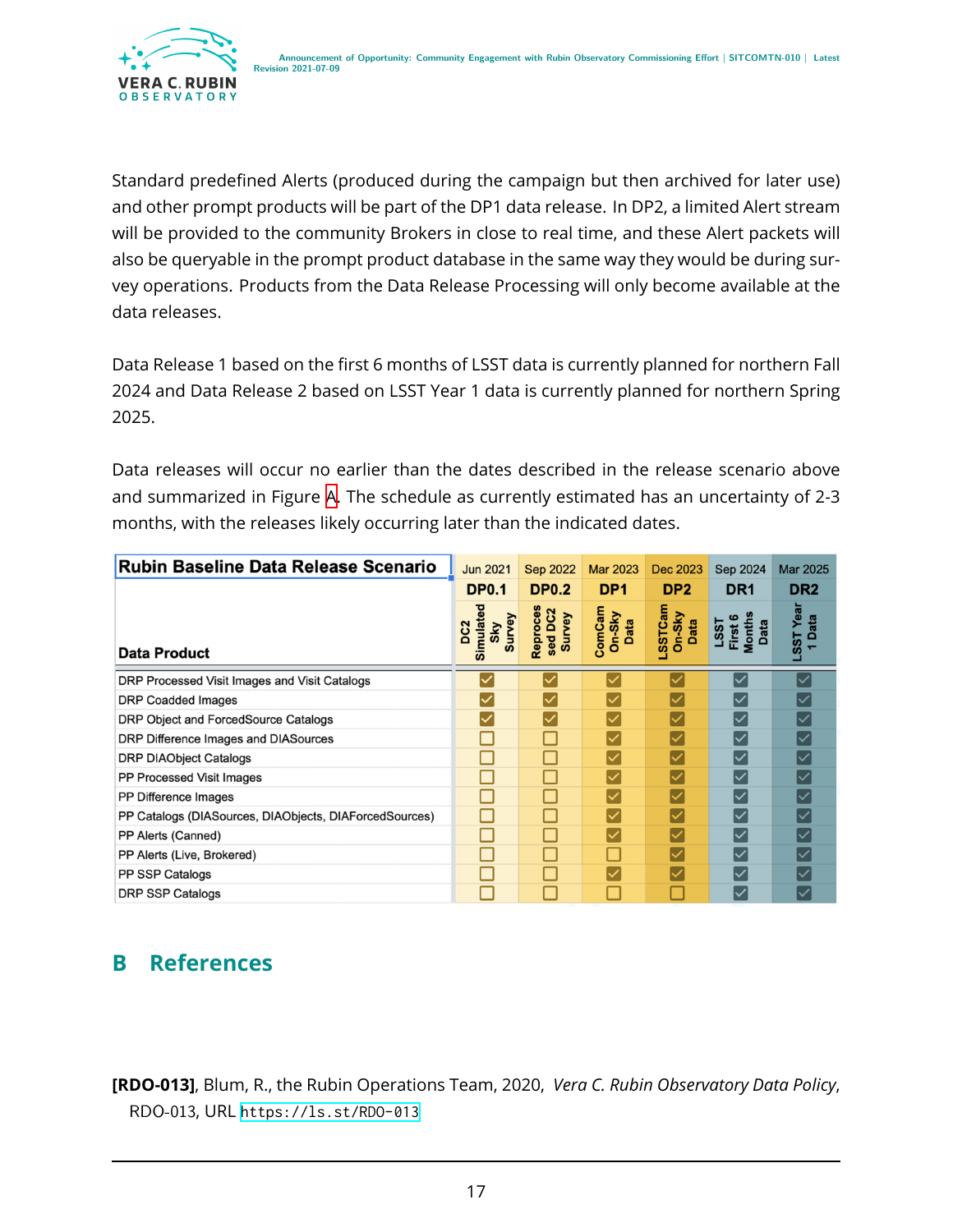

- <span id="page-21-3"></span>**[SITCOMTN-005]**, Claver, C., Bauer, A., Bechtol, K., et al., 2021, *Construction Completeness and Operations Readiness Criteria*, SITCOMTN-005, URL <https://sitcomtn-005.lsst.io/>, SITCOM Technical Note
- <span id="page-21-1"></span>**[LSE-29]**, Claver, C.F., The LSST Systems Engineering Integrated Project Team, 2017, *LSST System Requirements (LSR)*, LSE-29, URL <https://ls.st/LSE-29>
- <span id="page-21-2"></span>**[LSE-30]**, Claver, C.F., The LSST Systems Engineering Integrated Project Team, 2018, *Observatory System Specifications (OSS)*, LSE-30, URL <https://ls.st/LSE-30>
- <span id="page-21-4"></span>**[DMTN-049]**, Graham, M.L., 2018, *LSST DRP (Level 2) Catalog Photometric Redshifts*, DMTN-049, URL <https://dmtn-049.lsst.io>, LSST Data Management Technical Note
- <span id="page-21-5"></span>**[LPM-162]**, Project Science Team, 2015, *Project Publication Policy*, LPM-162, URL [https://ls.](https://ls.st/LPM-162) [st/LPM-162](https://ls.st/LPM-162)

<span id="page-21-0"></span>

| $\mathsf{C}^-$ | <b>Acronyms</b> |
|----------------|-----------------|
|----------------|-----------------|

| <b>Acronym</b>  | <b>Description</b>                                                       |
|-----------------|--------------------------------------------------------------------------|
| <b>CBP</b>      | Collimated Beam Projector                                                |
| ComCam          | The commissioning camera is a single-raft, 9-CCD camera that will be in- |
|                 | stalled in LSST during commissioning, before the final camera is ready.  |
| DP <sub>0</sub> | Data Preview 0                                                           |
| DP <sub>1</sub> | Data Preview 1                                                           |
| DP <sub>2</sub> | Data Preview 2                                                           |
| DR <sub>1</sub> | Data Release 1                                                           |
| <b>FTE</b>      | Full-Time Equivalent                                                     |
| <b>LPM</b>      | <b>LSST Project Management (Document Handle)</b>                         |
| <b>LSE</b>      | <b>LSST Systems Engineering (Document Handle)</b>                        |
| <b>LSST</b>     | Legacy Survey of Space and Time (formerly Large Synoptic Survey Tele-    |
|                 | scope)                                                                   |
| <b>NIR</b>      | Near Infrared                                                            |
| OSI             | open systems interconnect                                                |
| <b>PDF</b>      | Portable Document Format                                                 |
| <b>PSF</b>      | Point Spread Function                                                    |